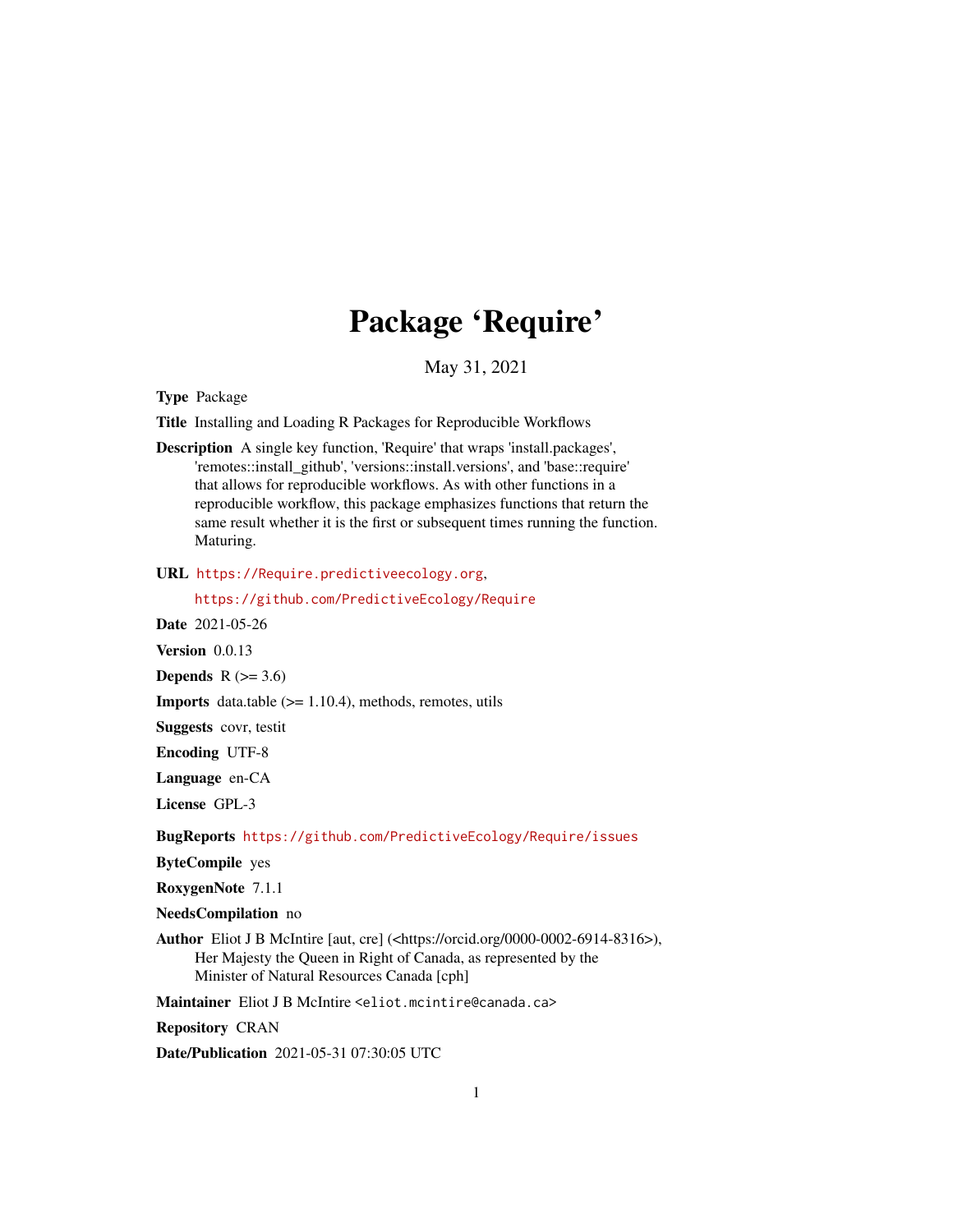## <span id="page-1-0"></span>R topics documented:

| detachAll |    |
|-----------|----|
|           |    |
|           |    |
|           |    |
|           |    |
|           |    |
|           |    |
|           |    |
|           |    |
|           |    |
|           |    |
|           |    |
|           |    |
|           |    |
|           |    |
|           |    |
|           |    |
| Index     | 28 |

Require-package *Require: Installing and Loading R Packages for Reproducible Workflows*

#### Description

A single key function, 'Require' that wraps 'install.packages', 'remotes::install\_github', 'versions::install.versions', and 'base::require' that allows for reproducible workflows. As with other functions in a reproducible workflow, this package emphasizes functions that return the same result whether it is the first or subsequent times running the function. Maturing.

This is an "all in one" function that will run install.packages for CRAN packages, remotes::install\_github for <https://github.com/> packages and will install specific versions of each package if versions are specified either via an (in)equality (e.g., "Holidays (>=1.0.0)" or "Holidays (==1.0.0)" for an exact version) or with a packageVersionFile. If require = TRUE, the default, the function will then run require on all named packages that satisfy their version requirements. If packages are already installed (packages supplied), and their optional version numbers are satisfied, then the "install" component will be skipped.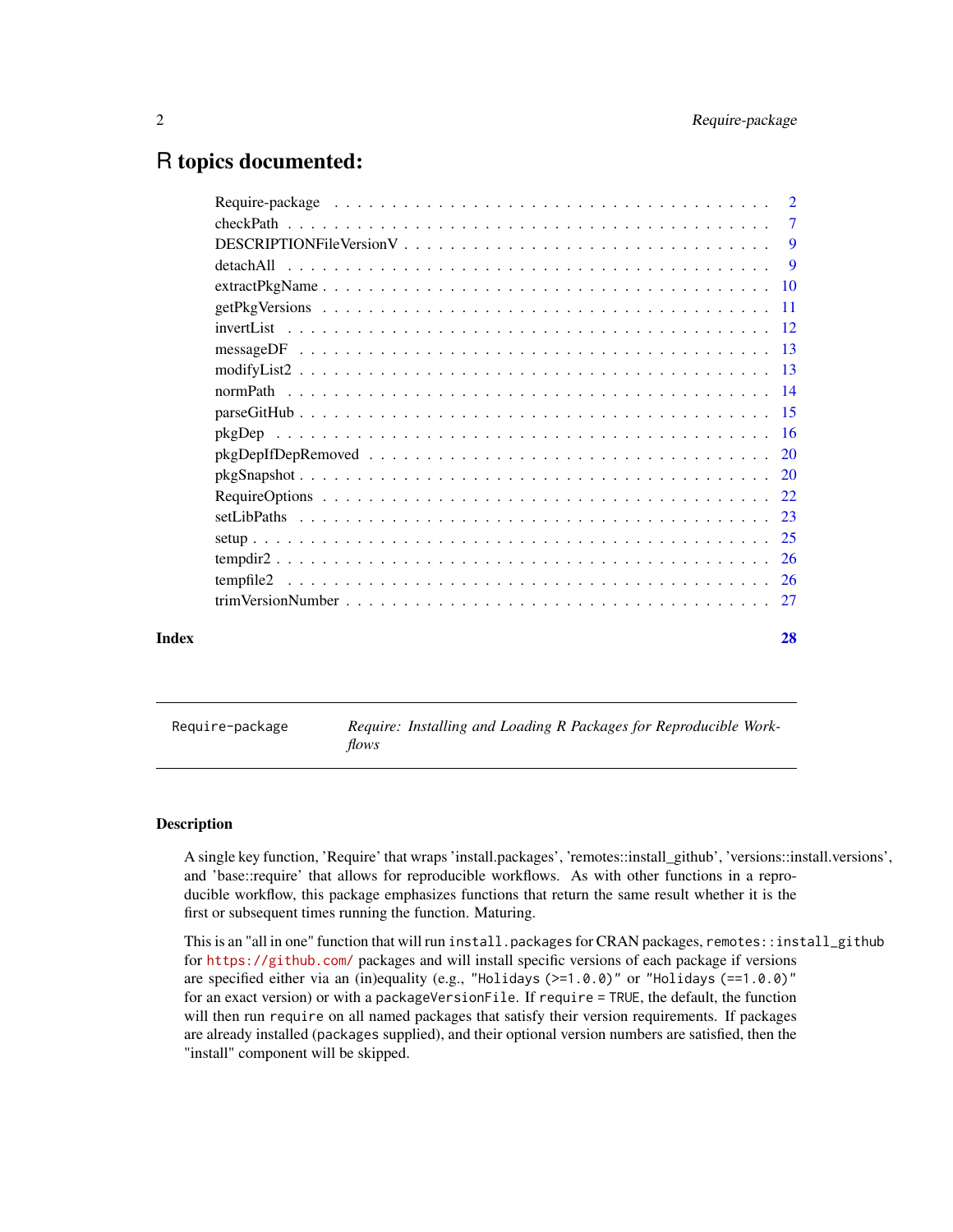## Require-package 3

## Usage

```
Require(
 packages,
 packageVersionFile,
 libPaths,
  install_githubArgs = list(),
  install.packagesArgs = list(),
  standAlone = getOption("Require.standAlone", FALSE),
  install = getOption("Require.install", TRUE),
 require = getOption("Require.require", TRUE),
 repos = getOption("repos"),
 purge = getOption("Require.purge", FALSE),
 verbose = getOption("Require.verbose", FALSE),
  ...
```
## Arguments

)

| packages             | Character vector of packages to install via install.packages, then load (i.e.,<br>with library). If it is one package, it can be unquoted (as in require). In the<br>case of a GitHub package, it will be assumed that the name of the repository is<br>the name of the package. If this is not the case, then pass a named character<br>vector here, where the names are the package names that could be different than<br>the GitHub repository name.                          |
|----------------------|----------------------------------------------------------------------------------------------------------------------------------------------------------------------------------------------------------------------------------------------------------------------------------------------------------------------------------------------------------------------------------------------------------------------------------------------------------------------------------|
| packageVersionFile   |                                                                                                                                                                                                                                                                                                                                                                                                                                                                                  |
|                      | If provided, then this will override all install. package calls with versions::install. versions                                                                                                                                                                                                                                                                                                                                                                                 |
| libPaths             | The library path (or libraries) where all packages should be installed, and looked<br>for to load (i.e., call library). This can be used to create isolated, stand alone<br>package installations, if used with standAlone = TRUE. Currently, the path sup-<br>plied here will be prepended to .1ibPaths() (temporarily during this call)<br>to Require if standAlone = FALSE or will set (temporarily) .libPaths() to<br>c(libPaths, tail(libPaths(), 1) to keep base packages. |
| install_githubArgs   |                                                                                                                                                                                                                                                                                                                                                                                                                                                                                  |
|                      | List of optional named arguments, passed to install_github.                                                                                                                                                                                                                                                                                                                                                                                                                      |
| install.packagesArgs |                                                                                                                                                                                                                                                                                                                                                                                                                                                                                  |
|                      | List of optional named arguments, passed to install.packages.                                                                                                                                                                                                                                                                                                                                                                                                                    |
| standAlone           | Logical. If TRUE, all packages will be installed to and loaded from the libPaths<br>only. If FALSE, then libPath will be prepended to .libPaths() during the<br>Require call, resulting in shared packages, i.e., it will include the user's default<br>package folder(s). This can be create dramatically faster installs if the user has<br>a substantial number of the packages already in their personal library. Default<br>FALSE to minimize package installing.           |
| install              | Logical or "force". If FALSE, this will not try to install anything. If "force",<br>then it will force installation of requested packages, mimicking a call to e.g.,<br>install.packages. If TRUE, the default, then this function will try to install<br>any missing packages or dependencies.                                                                                                                                                                                  |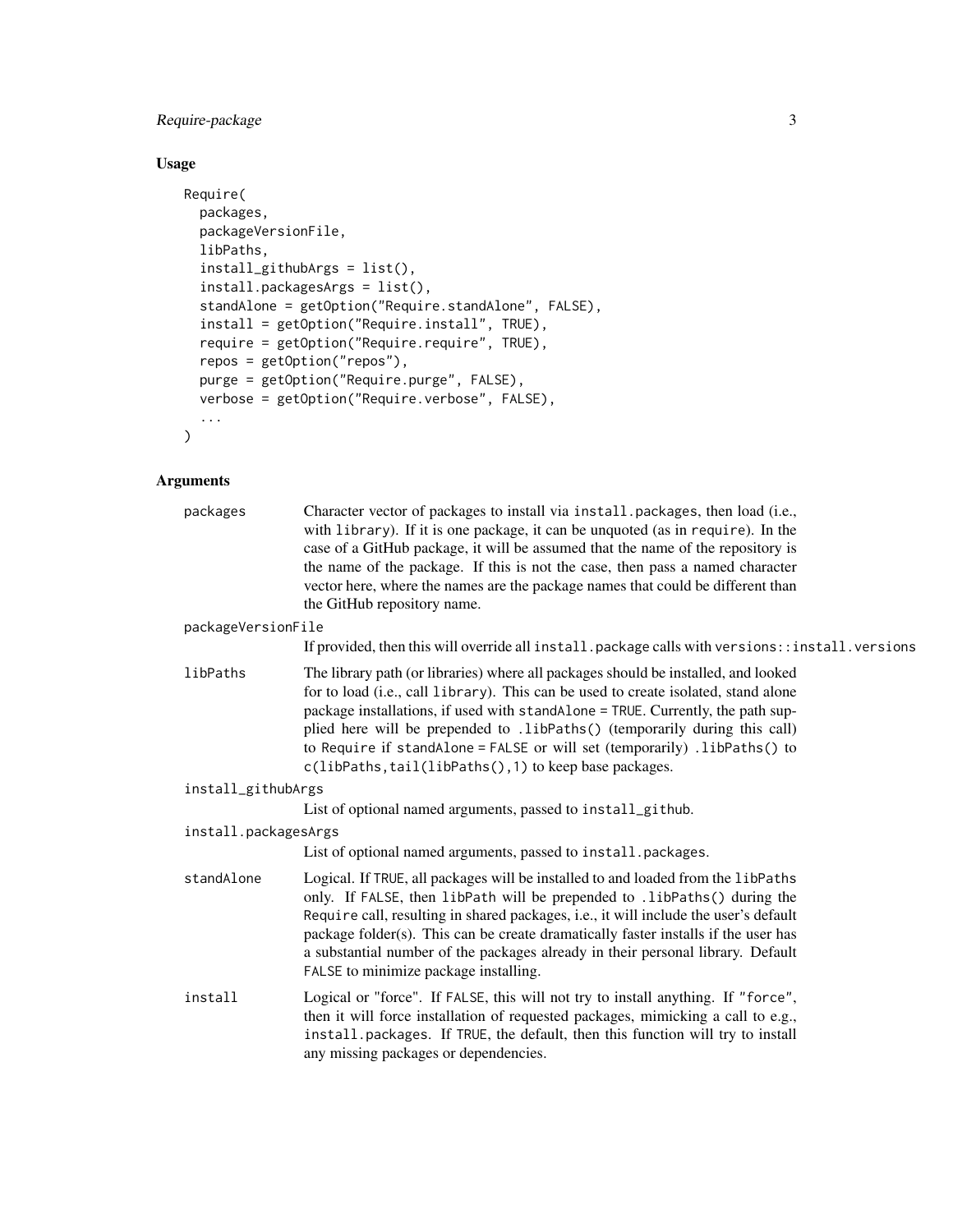<span id="page-3-0"></span>

| require | Logical. If TRUE, the default, then the function will attempt to call require on<br>all requested packages, possibly after they are installed.                                                                                                                                                                                                                                                                                                                                                                                                                                                                           |
|---------|--------------------------------------------------------------------------------------------------------------------------------------------------------------------------------------------------------------------------------------------------------------------------------------------------------------------------------------------------------------------------------------------------------------------------------------------------------------------------------------------------------------------------------------------------------------------------------------------------------------------------|
| repos   | The remote repository (e.g., a CRAN mirror), passed to either install.packages,<br>install_github or installVersions.                                                                                                                                                                                                                                                                                                                                                                                                                                                                                                    |
| purge   | Logical. Should all caches be purged Default is getOption ("Require.purge", FALSE).<br>There is a lot of internal caching of results throughout the Require package.<br>These help with speed and reduce calls to internet sources. However, sometimes<br>these caches must be purged. The cached values are renewed when found to be<br>too old, with the age limit. This maximum age can be set in seconds with the<br>environment variable R_AVAILABLE_PACKAGES_CACHE_CONTROL_MAX_AGE, or if<br>unset, defaults to $3600$ (one hour – see available. packages).<br>Internally, there are calls to available. packages |
| verbose | Numeric. If 1 (less) or 2 (more), there will be a data.table with many details<br>attached to the output                                                                                                                                                                                                                                                                                                                                                                                                                                                                                                                 |
| .       | Passed to all of install_github, install.packages, and remotes::install_version,<br>i.e., the function will error if all of these functions can not use the  argu-<br>ment. Good candidates are e.g., type or dependencies. This can be used with<br>install_githubArgs or install.packageArgs which give individual options<br>for those 2 internal function calls.                                                                                                                                                                                                                                                     |

## Details

standAlone will either put the Required packages and their dependencies *all* within the libPaths (if TRUE) or if FALSE will only install packages and their dependencies that are otherwise not installed in .1ibPaths( $[1]$ , i.e., the current active R package directory. Any packages or dependencies that are not yet installed will be installed in libPaths.

#### GitHub Package

Follows remotes::install\_github standard as this is what is used internally. As with remotes::install\_github, it is not possible to specify a past version of a GitHub package, without supplying a SHA that had that package version. Similarly, if a developer does a local install e.g., via devtools::install, of an active project, this package will not be able know of the GitHub state, and thus pkgSnapshot will not be able to recover this state as there is no SHA associated with a local installation. Use Require or install\_github to create a record of the GitHub state.

#### Package Snapshots

To build a snapshot of the desired packages and their versions, first run Require with all packages, then pkgSnapshot. If a libPaths is used, it must be used in both functions.

#### Mutual Dependencies

This function works best if all required packages are called within one Require call, as all dependencies can be identified together, and all package versions will be addressed (if there are no conflicts), allowing a call to [pkgSnapshot](#page-19-1) to take a snapshot or "record" of the current collection of packages and versions.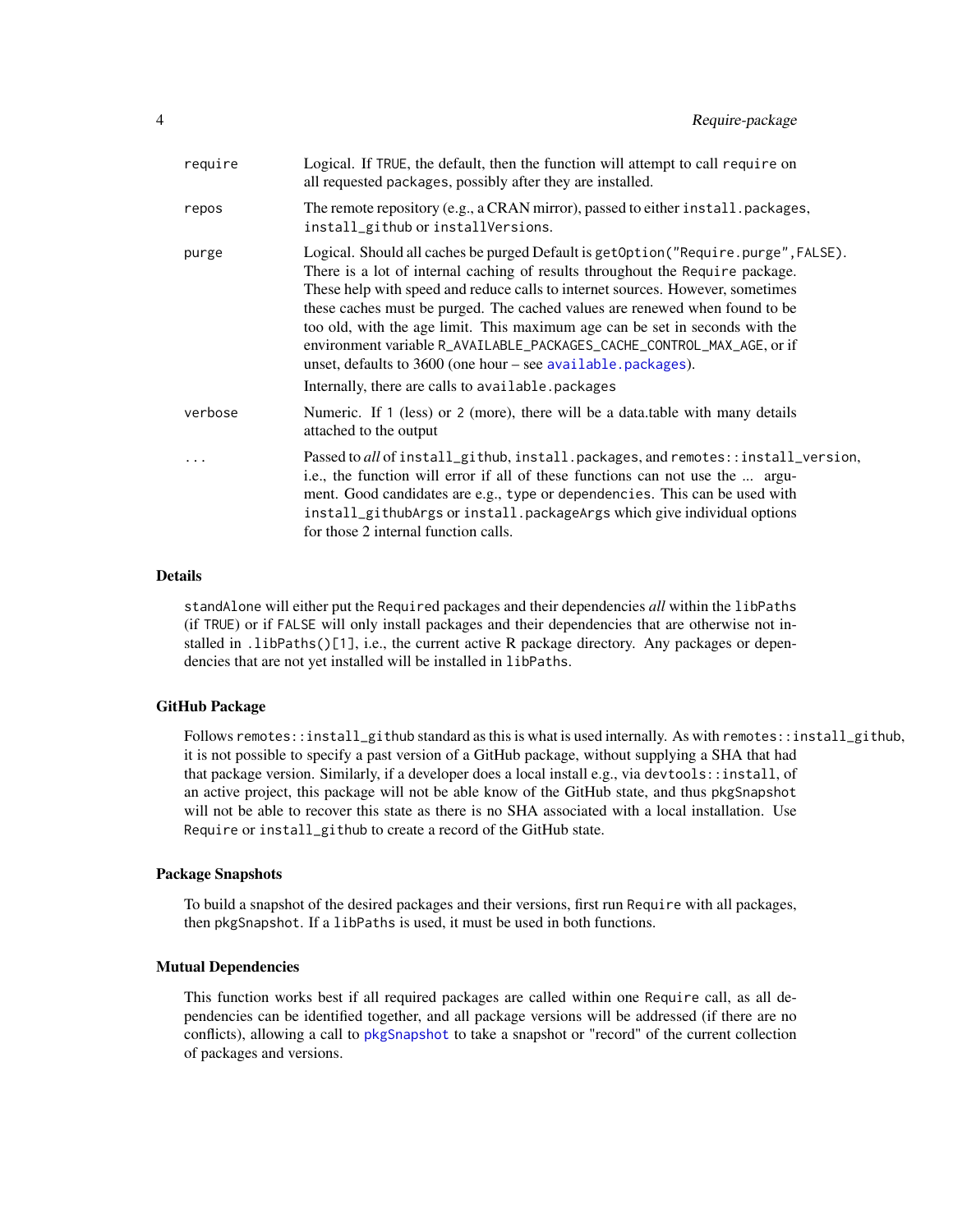## Require-package 5

#### Local Cache of Packages

When installing new packages, 'Require' will put all source and binary files in an R-version specific subfolder of getOption("Require.RPackageCache") whose default is 'NULL', meaning *do not* cache packages locally, and will reuse them if needed. To turn on this feature, set options ("Require.RPackageCache" = "someExistingFolder").

#### Note

For advanced use and diagnosis, the user can set verbose = TRUE or 1 or 2 (or via options ("Require.verbose")). This will attache an attribute attr(obj,"Require") to the output of this function.

#### Author(s)

Maintainer: Eliot J B McIntire <eliot.mcintire@canada.ca> [\(ORCID\)](https://orcid.org/0000-0002-6914-8316)

Other contributors:

• Her Majesty the Queen in Right of Canada, as represented by the Minister of Natural Resources Canada [copyright holder]

#### See Also

Useful links:

- <https://Require.predictiveecology.org>
- <https://github.com/PredictiveEcology/Require>
- Report bugs at <https://github.com/PredictiveEcology/Require/issues>

```
## Not run:
# simple usage, like conditional install.packages then library
library(Require)
Require("stats") # analogous to require(stats), but it checks for
                 # pkg dependencies, and installs them, if missing
tempPkgFolder <- file.path(tempdir(), "Packages")
# use standAlone, means it will put it in libPaths, even if it already exists
   in another local library (e.g., personal library)
Require("crayon", libPaths = tempPkgFolder, standAlone = TRUE)
# make a package version snapshot of installed packages
packageVersionFile <- "_.packageVersionTest.txt"
(pkgSnapshot(libPath = tempPkgFolder, packageVersionFile, standAlone = TRUE))
# Restart R -- to remove the old temp folder (it disappears with restarting R)
library(Require)
tempPkgFolder <- file.path(tempdir(), "Packages")
packageVersionFile <- "_.packageVersionTest.txt"
# Reinstall and reload the exact version from previous
Require(packageVersionFile = packageVersionFile, libPaths = tempPkgFolder, standAlone = TRUE)
```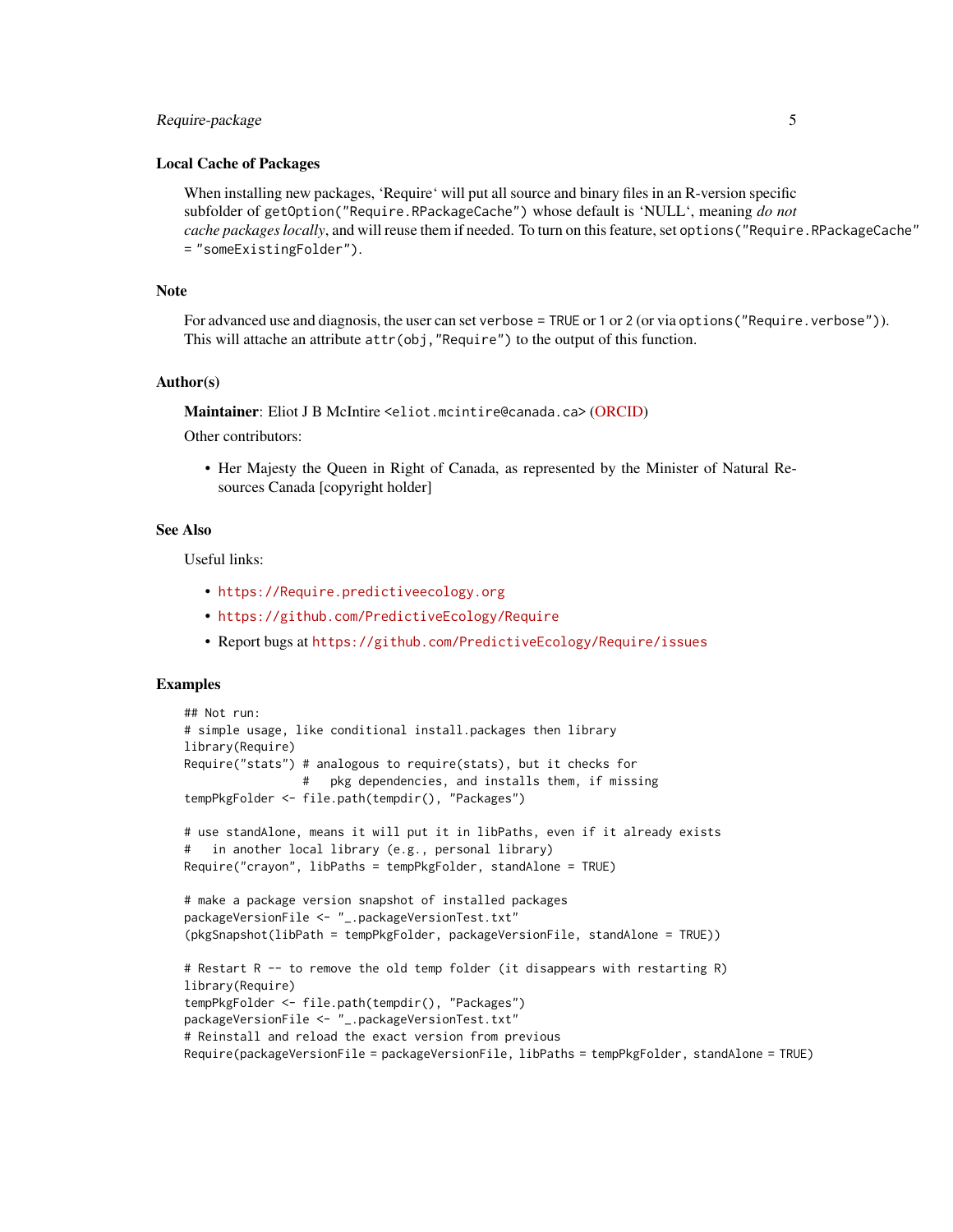```
# Create mismatching versions -- desired version is older than current installed
# This will try to install the older version, overwriting the newer version
desiredVersion <- data.frame(instPkgs="crayon", instVers = "1.3.2", stringsAsFactors = FALSE)
write.table(file = packageVersionFile, desiredVersion, row.names = FALSE)
newTempPkgFolder <- file.path(tempdir(), "Packages2")
# Note this will install the 1.3.2 version (older that current on CRAN), but
# because crayon is still loaded in memory, it will return TRUE, using the current version
# of crayon. To start using the older 1.3.2, need to unload or restart R
Require("crayon", packageVersionFile = packageVersionFile,
        libPaths = newTempPkgFolder, standAlone = TRUE)
# restart R again to get access to older version
# run again, this time, correct "older" version installs in place of newer one
library(Require)
packageVersionFile <- "_.packageVersionTest.txt"
newTempPkgFolder <- file.path(tempdir(), "Packages3")
Require("crayon", packageVersionFile = packageVersionFile,
       libPaths = newTempPkgFolder, standAlone = TRUE)
# Mutual dependencies, only installs once -- e.g., httr
tempPkgFolder <- file.path(tempdir(), "Packages")
Require(c("cranlogs", "covr"), libPaths = tempPkgFolder, standAlone = TRUE)
##########################################################################################
# Isolated projects -- Just use a project folder and pass to libPaths or set .libPaths() #
##########################################################################################
# GitHub packages -- restart R because crayon is needed
library(Require)
ProjectPackageFolder <- file.path(tempdir(), "ProjectA")
# THIS ONE IS LARGE -- > 100 dependencies -- use standAlone = FALSE to
# reuse already installed packages --> this won't allow as much control
     of package versioning
Require("PredictiveEcology/SpaDES@development",
       libPaths = ProjectPackageFolder, standAlone = FALSE)
# To keep totally isolated: use standAlone = TRUE
# --> setting .libPaths() directly means standAlone is not necessary; it will only
# use .libPaths()
library(Require)
ProjectPackageFolder <- file.path("~", "ProjectA")
setLibPaths(ProjectPackageFolder)
Require("PredictiveEcology/SpaDES@development") # the latest version on GitHub
Require("PredictiveEcology/SpaDES@23002b2a92a92df4ccba7f51cdd82798800b2fa7")
                              # a specific commit (by using the SHA)
```

```
############################################################################
# Mixing and matching GitHub, CRAN, with and without version numbering
############################################################################
# Restart R -- when installing/loading packages, start fresh
pkgs <- c("Holidays (<=1.0.4)", "TimeWarp (<= 1.0.3)", "glmm (<=1.3.0)",
```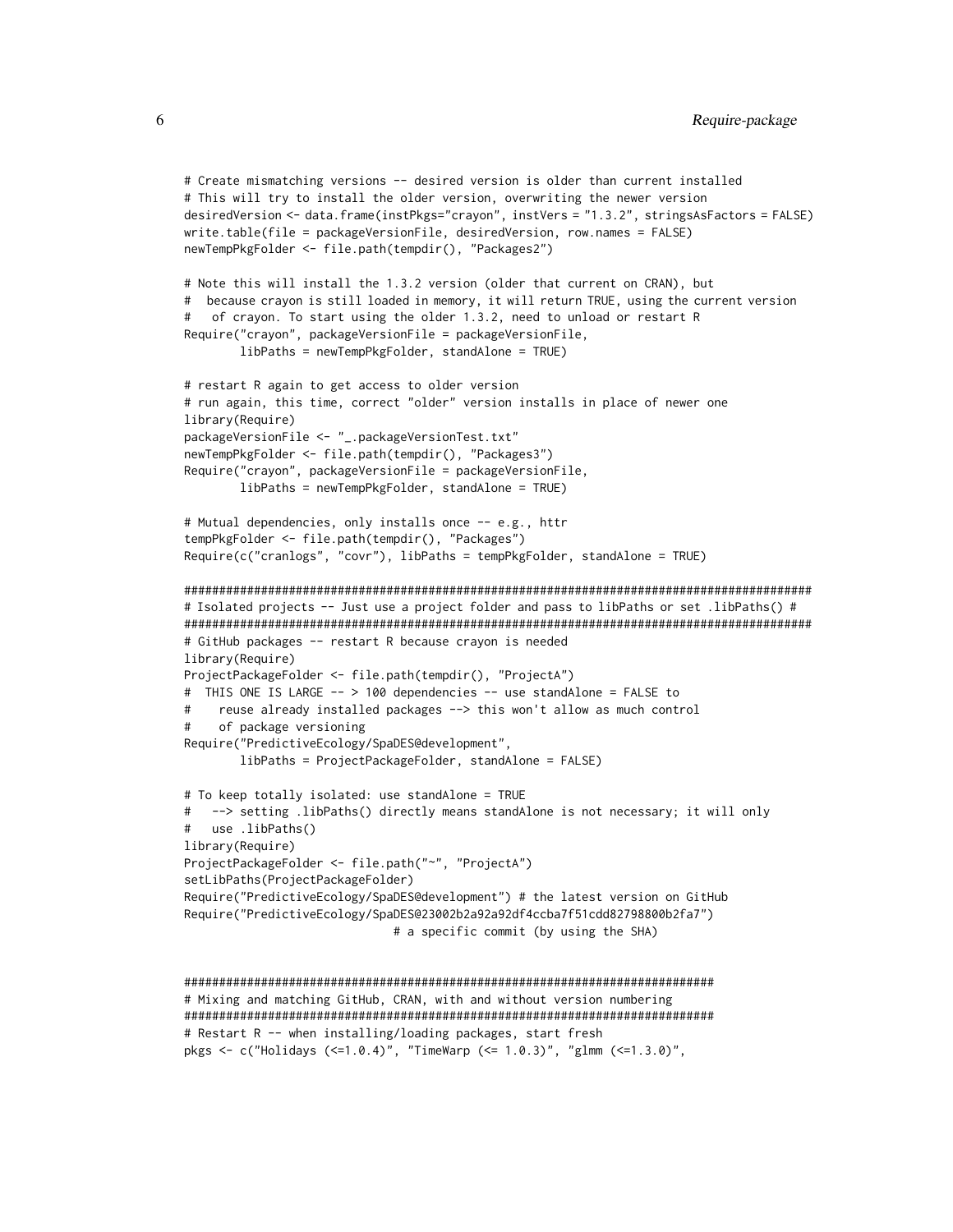#### <span id="page-6-0"></span>checkPath 7

```
"achubaty/amc@development", "PredictiveEcology/LandR@development (>=0.0.1)",
        "PredictiveEcology/LandR@development (>=0.0.2)", "ianmseddy/LandR.CS (<=0.0.1)")
Require::Require(pkgs)
############################################################################
# Using libPaths -- This will only be used inside this function;
# To change .libPaths() for the whole session use a manually call to
# setLibPaths(newPath) first
############################################################################
Require::Require("SpaDES", libPaths = "~/TempLib2", standAlone = FALSE)
############################################################################
# Persistent separate packages
############################################################################
setLibPaths("~/TempLib2", standAlone = TRUE)
Require::Require("SpaDES") # not necessary to specify standAlone here because .libPaths are set
############################################################################
# Installing on many machines that are connected by a shared drive
############################################################################
options("Require.RPackageCache" = "~/binaryRPackages") # create binaries on the fly.
                                                       # Put thes in a shared location.
# May need to install Require in main user library before setting library paths for project
if (!require("Require")) install.packages("Require")
setLibPaths("./packages") # not shared location for library path; no longer using main user lib
Require::Require(packageVersionFile = "./packageVersions.txt",
                 standAlone = TRUE)
```
## End(Not run)

checkPath *Check directory path*

#### **Description**

Checks the specified path to a directory for formatting consistencies, such as trailing slashes, etc.

#### Usage

```
checkPath(path, create)
## S4 method for signature 'character,logical'
checkPath(path, create)
## S4 method for signature 'character,missing'
checkPath(path)
```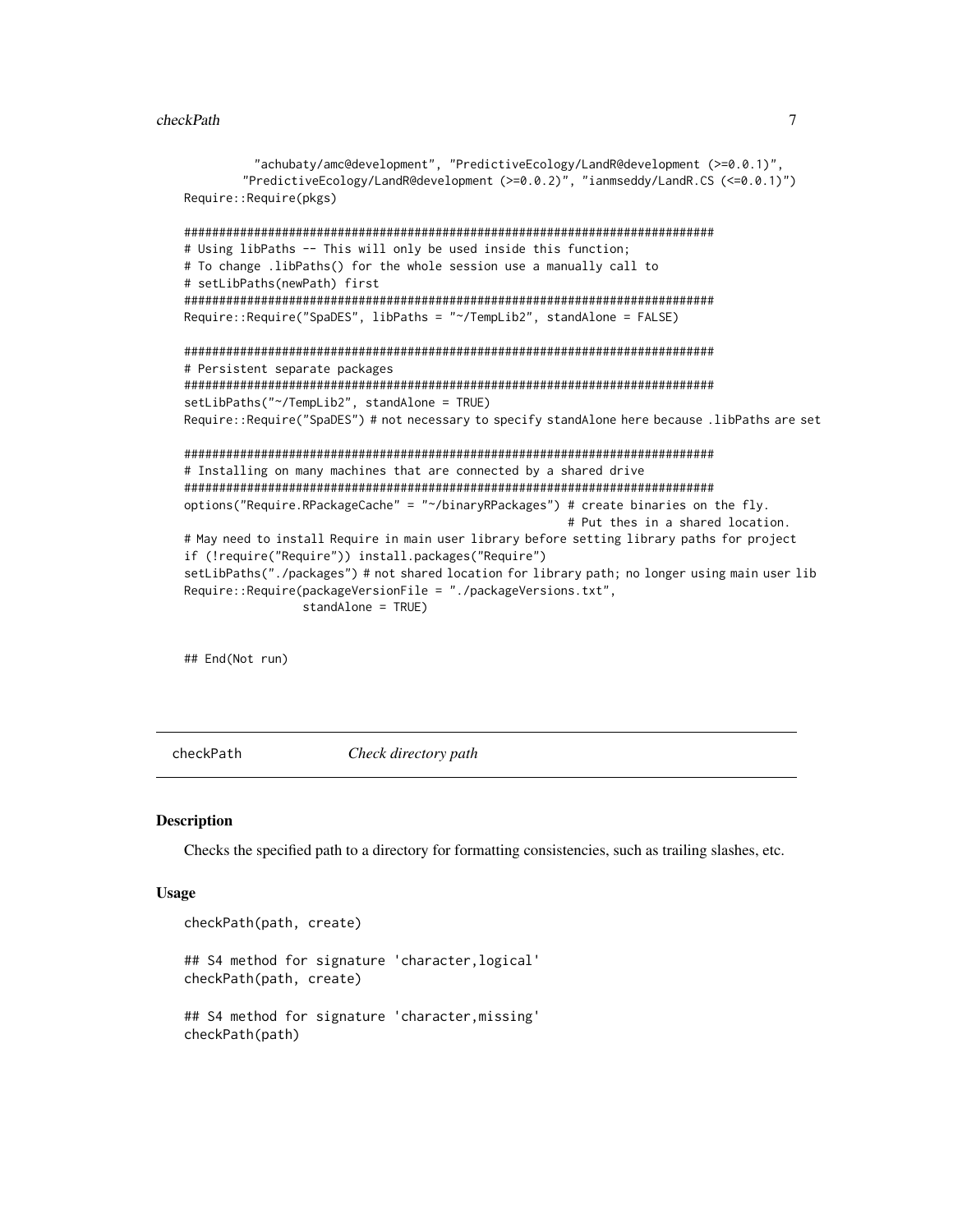```
## S4 method for signature '`NULL`,ANY'
checkPath(path)
## S4 method for signature 'missing,ANY'
checkPath()
```
#### Arguments

| path   | A character string corresponding to a directory path.                                                |
|--------|------------------------------------------------------------------------------------------------------|
| create | A logical indicating whether the path should be created if it does not exist. De-<br>fault is FALSE. |

#### Value

Character string denoting the cleaned up filepath.

## Note

This will not work for paths to files. To check for existence of files, use [file.exists](#page-0-0). To normalize a path to a file, use [normPath](#page-13-1) or [normalizePath](#page-0-0).

## See Also

[file.exists](#page-0-0), [dir.create](#page-0-0).

```
## normalize file paths
paths <- list("./aaa/zzz",
              "./aaa/zzz/",
              ".//aaa//zzz",
              ".//aaa//zzz/",
              ".\\\\aaa\\\\zzz",
              ".\\\\\\\aaa\\\\\\zz\\\\\\"
              file.path(".", "aaa", "zzz"))
checked <- normPath(paths)
length(unique(checked)) ## 1; all of the above are equivalent
## check to see if a path exists
tmpdir <- file.path(tempdir(), "example_checkPath")
dir.exists(tmpdir) ## FALSE
tryCatch(checkPath(tmpdir, create = FALSE), error = function(e) FALSE) ## FALSE
checkPath(tmpdir, create = TRUE)
dir.exists(tmpdir) ## TRUE
unlink(tmpdir, recursive = TRUE)
```
<span id="page-7-0"></span>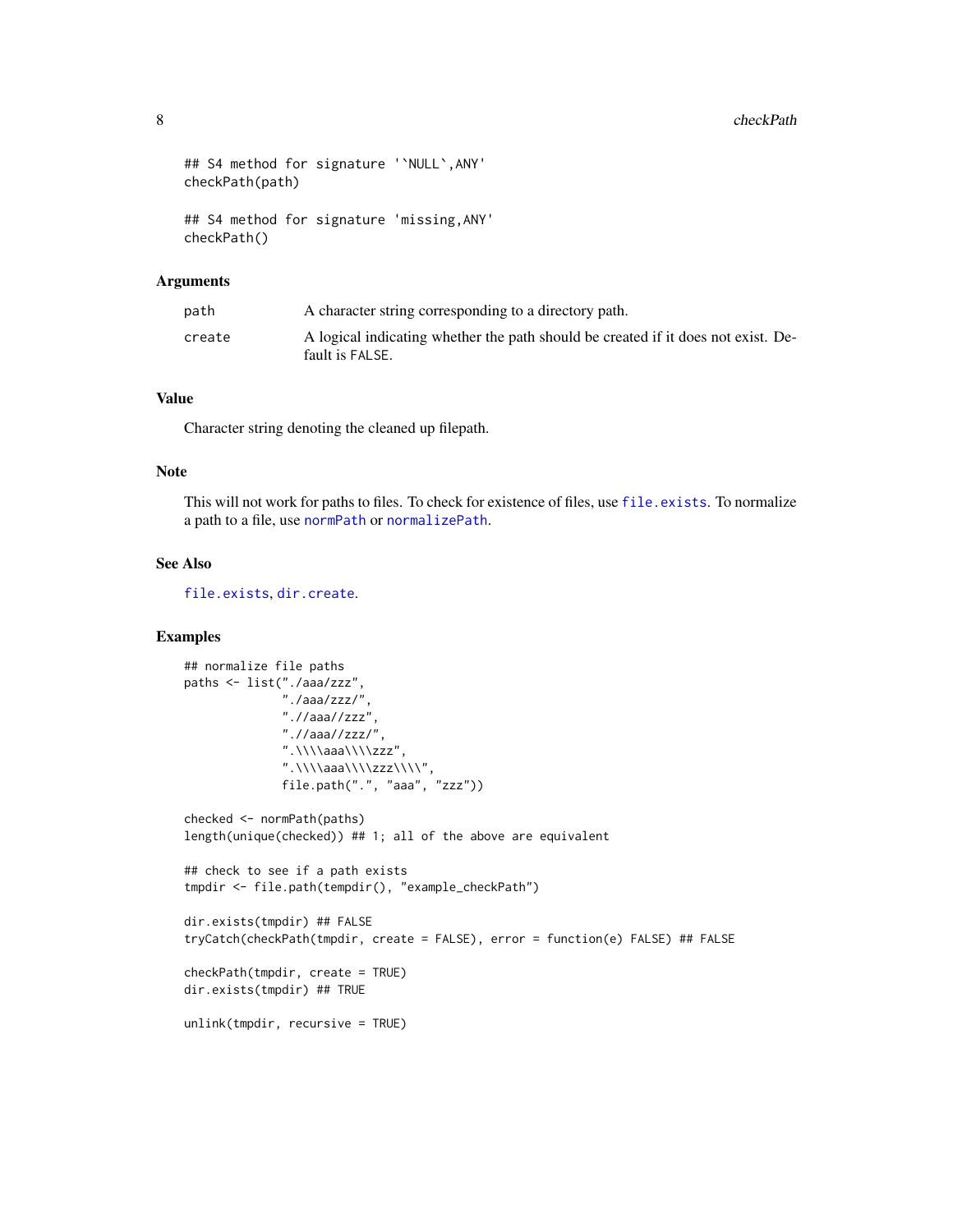<span id="page-8-0"></span>DESCRIPTIONFileVersionV

*GitHub package tools*

#### Description

A series of helpers to access and deal with GitHub packages

## Usage

```
DESCRIPTIONFileVersionV(file, purge = getOption("Require.purge", FALSE))
DESCRIPTIONFileOtherV(file, other = "RemoteSha")
```
getGitHubDESCRIPTION(pkg, purge = getOption("Require.purge", FALSE))

## Arguments

| file  | A file path to a DESCRIPTION file                                                                                                                                                                                                                                                                                                                                                                                                                                                                                                                               |
|-------|-----------------------------------------------------------------------------------------------------------------------------------------------------------------------------------------------------------------------------------------------------------------------------------------------------------------------------------------------------------------------------------------------------------------------------------------------------------------------------------------------------------------------------------------------------------------|
| purge | Logical. Should all caches be purged Default is getOption ("Require.purge", FALSE).<br>There is a lot of internal caching of results throughout the Require package.<br>These help with speed and reduce calls to internet sources. However, sometimes<br>these caches must be purged. The cached values are renewed when found to be<br>too old, with the age limit. This maximum age can be set in seconds with the<br>environment variable R_AVAILABLE_PACKAGES_CACHE_CONTROL_MAX_AGE, or if<br>unset, defaults to 3600 (one hour – see available.packages). |
|       | Internally, there are calls to available. packages                                                                                                                                                                                                                                                                                                                                                                                                                                                                                                              |
| other | Any other keyword in a DESCRIPTION file that precedes a ":". The rest of the<br>line will be retrieved.                                                                                                                                                                                                                                                                                                                                                                                                                                                         |
| pkg   | A character string with a GitHub package specification (c.f. remotes)                                                                                                                                                                                                                                                                                                                                                                                                                                                                                           |
|       |                                                                                                                                                                                                                                                                                                                                                                                                                                                                                                                                                                 |

## Details

getGitHubDESCRIPTION retrieves the DESCRIPTION file from GitHub.com

| detachAll | Detach and unload all packages |  |
|-----------|--------------------------------|--|
|-----------|--------------------------------|--|

## Description

This uses pkgDepTopoSort internally so that the package dependency tree is determined, and then packages are unloaded in the reverse order. Some packages don't unload successfully for a variety of reasons. Several known packages that have this problem are identified internally and \*not\* unloaded. Currently, these are glue, rlang, ps, ellipsis, and, processx.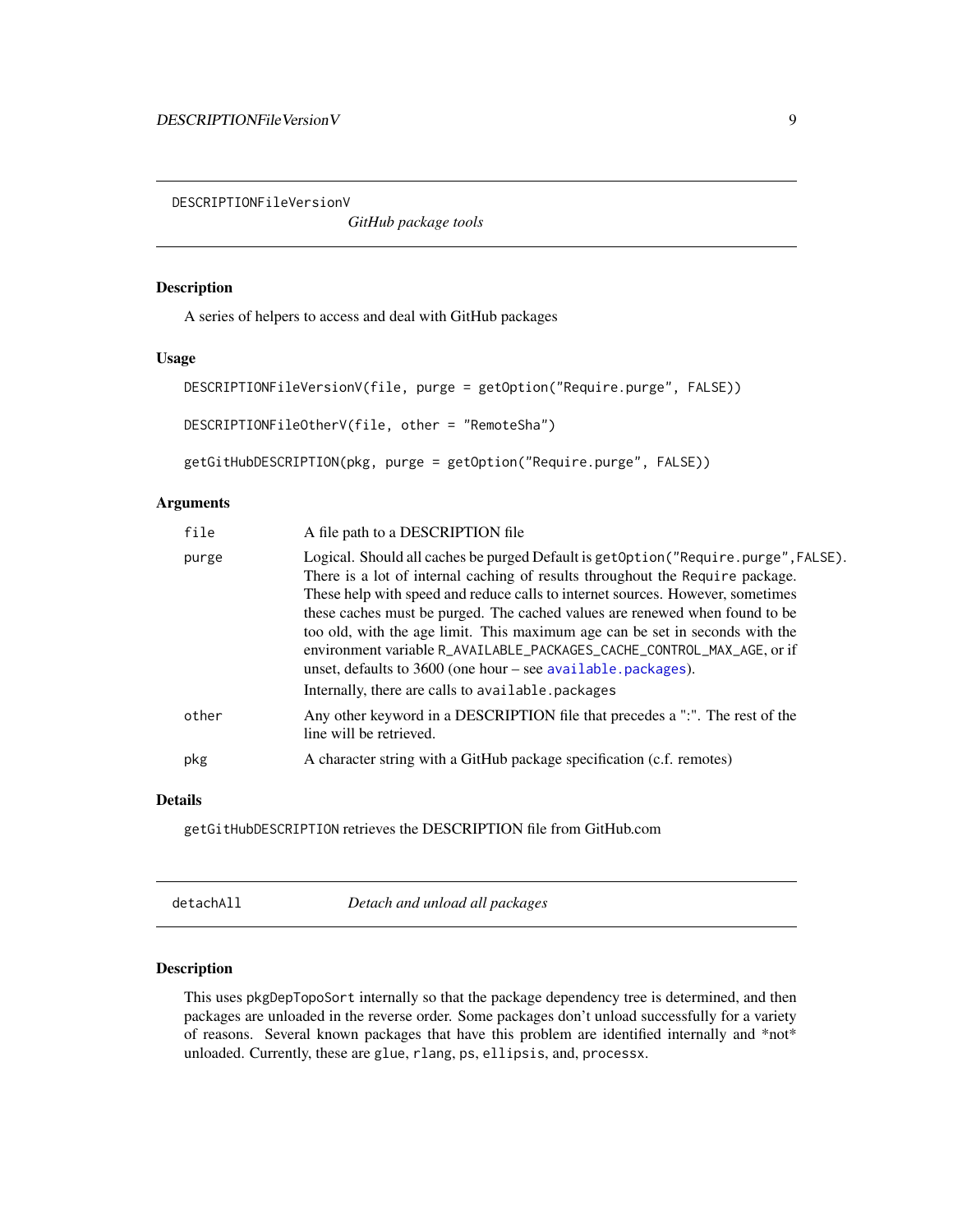#### <span id="page-9-0"></span>Usage

```
detachAll(pkgs, dontTry = NULL, doSort = TRUE)
```
## Arguments

| pkgs    | A character vector of packages to detach. Will be topologically sorted unless<br>doSort is FALSE.                                          |
|---------|--------------------------------------------------------------------------------------------------------------------------------------------|
| dontTry | A character vector of packages to not try. This can be used by a user if they find<br>a package fails in attempts to unload it, e.g., "ps" |
| doSort  | If TRUE (the default), then the pkgs will be topologically sorted. If FALSE, then<br>it won't. Useful if the pkgs are already sorted.      |

#### Value

A numeric named vector, with names of the packages that were attempted. 2 means the package was successfully unloaded, 1 it was tried, but failed, 3 it was in the search path and was detached and unloaded.

<span id="page-9-1"></span>extractPkgName *Extract info from package character strings*

## Description

Cleans a character vector of non-package name related information (e.g., version)

#### Usage

```
extractPkgName(pkgs)
```

```
extractVersionNumber(pkgs)
```
extractInequality(pkgs)

extractPkgGitHub(pkgs)

#### Arguments

pkgs A character string vector of packages with or without GitHub path or versions

## Value

Just the package names without extraneous info.

## See Also

[trimVersionNumber](#page-26-1)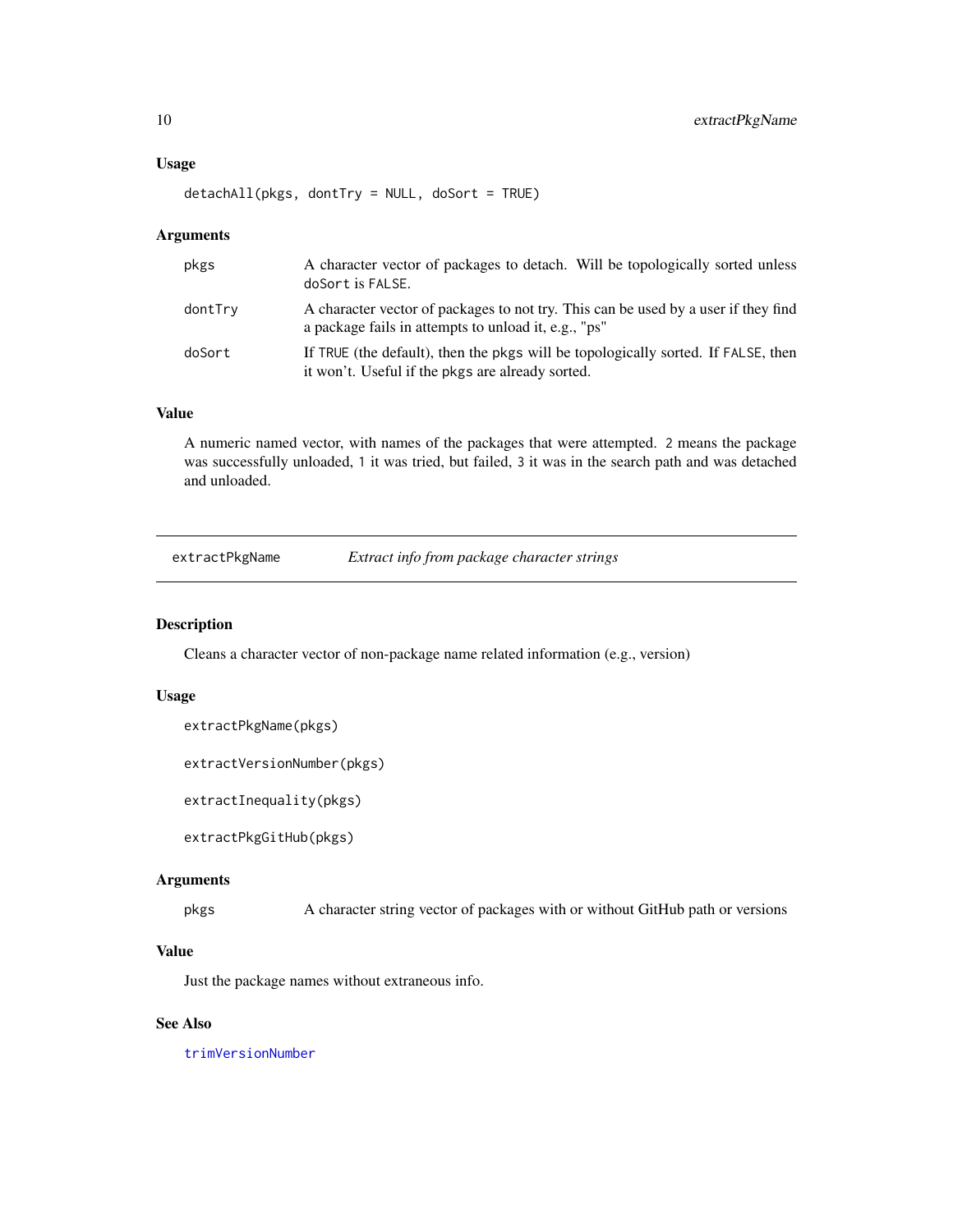## <span id="page-10-0"></span>getPkgVersions 11

## Examples

```
extractPkgName("Require (>=0.0.1)")
extractVersionNumber(c("Require (<=0.0.1)", "PredictiveEcology/Require@development (<=0.0.4)"))
extractInequality("Require (<=0.0.1)")
extractPkgGitHub("PredictiveEcology/Require")
```
getPkgVersions *Internals used by* Require

## Description

While these are not intended to be called manually by users, they may be of some use for advanced users.

## Usage

```
getPkgVersions(pkgDT, install = TRUE)
getAvailable(pkgDT, purge = FALSE, repos = getOption("repos"))
installFrom(pkgDT, purge = FALSE, repos = getOption("repos"))
doInstalls(
 pkgDT,
  install_githubArgs,
  install.packagesArgs,
  install = TRUE,repos = getOption("repos"),
  ...
\mathcal{L}doLoading(pkgDT, require = TRUE, \ldots)
archiveVersionsAvailable(package, repos)
```
## Arguments

| pkgDT   | A character string with full package names or a data.table with at least 2 columns<br>"Package" and "packageFullName".                                                                                                                                                                          |
|---------|-------------------------------------------------------------------------------------------------------------------------------------------------------------------------------------------------------------------------------------------------------------------------------------------------|
| install | Logical or "force". If FALSE, this will not try to install anything. If "force",<br>then it will force installation of requested packages, mimicking a call to e.g.,<br>install.packages. If TRUE, the default, then this function will try to install<br>any missing packages or dependencies. |
| purge   | Logical. Should all caches be purged Default is getOption ("Require.purge", FALSE).<br>There is a lot of internal caching of results throughout the Require package.<br>These help with speed and reduce calls to internet sources. However, sometimes                                          |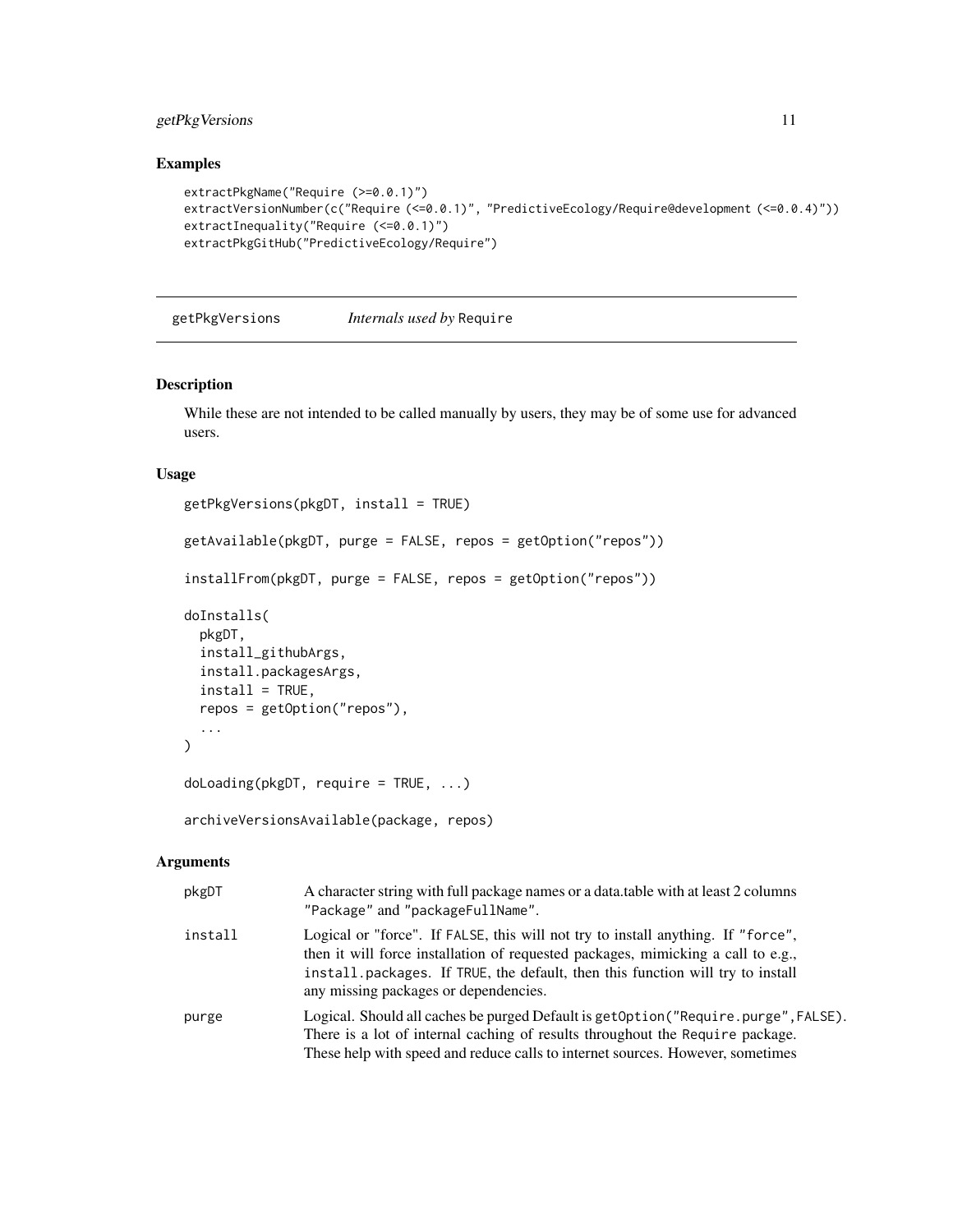<span id="page-11-0"></span>

|                      | these caches must be purged. The cached values are renewed when found to be<br>too old, with the age limit. This maximum age can be set in seconds with the<br>environment variable R_AVAILABLE_PACKAGES_CACHE_CONTROL_MAX_AGE, or if<br>unset, defaults to $3600$ (one hour – see available. packages).                                                             |
|----------------------|----------------------------------------------------------------------------------------------------------------------------------------------------------------------------------------------------------------------------------------------------------------------------------------------------------------------------------------------------------------------|
|                      | Internally, there are calls to available.packages                                                                                                                                                                                                                                                                                                                    |
| repos                | The remote repository (e.g., a CRAN mirror), passed to either install.packages,<br>install_github or installVersions.                                                                                                                                                                                                                                                |
| install_githubArgs   |                                                                                                                                                                                                                                                                                                                                                                      |
|                      | List of optional named arguments, passed to install_github.                                                                                                                                                                                                                                                                                                          |
| install.packagesArgs |                                                                                                                                                                                                                                                                                                                                                                      |
|                      | List of optional named arguments, passed to install.packages.                                                                                                                                                                                                                                                                                                        |
| .                    | Passed to all of install_github, install.packages, and remotes::install_version,<br>i.e., the function will error if all of these functions can not use the  argu-<br>ment. Good candidates are e.g., type or dependencies. This can be used with<br>install_githubArgs or install.packageArgs which give individual options<br>for those 2 internal function calls. |
| require              | Logical. If TRUE, the default, then the function will attempt to call require on<br>all requested packages, possibly after they are installed.                                                                                                                                                                                                                       |
| package              | A single package name (without version or github specifications)                                                                                                                                                                                                                                                                                                     |
|                      |                                                                                                                                                                                                                                                                                                                                                                      |

#### Details

doInstall is a wrapper around install.packages, remotes::install\_github, and remotes::install\_version. doLoading is a wrapper around require.

archiveVersionsAvailable searches CRAN Archives for available versions. It has been borrowed from a sub-set of the code in a non-exported function: remotes:::download\_version\_url

#### Value

In general, these functions return a data.table with various package information, installation status, version, available version etc.

invertList *Invert a 2-level list*

#### Description

This is a simple version of purrr::transpose, only for lists with 2 levels.

## Usage

```
invertList(l)
```
## Arguments

l A list with 2 levels. If some levels are absent, they will be NULL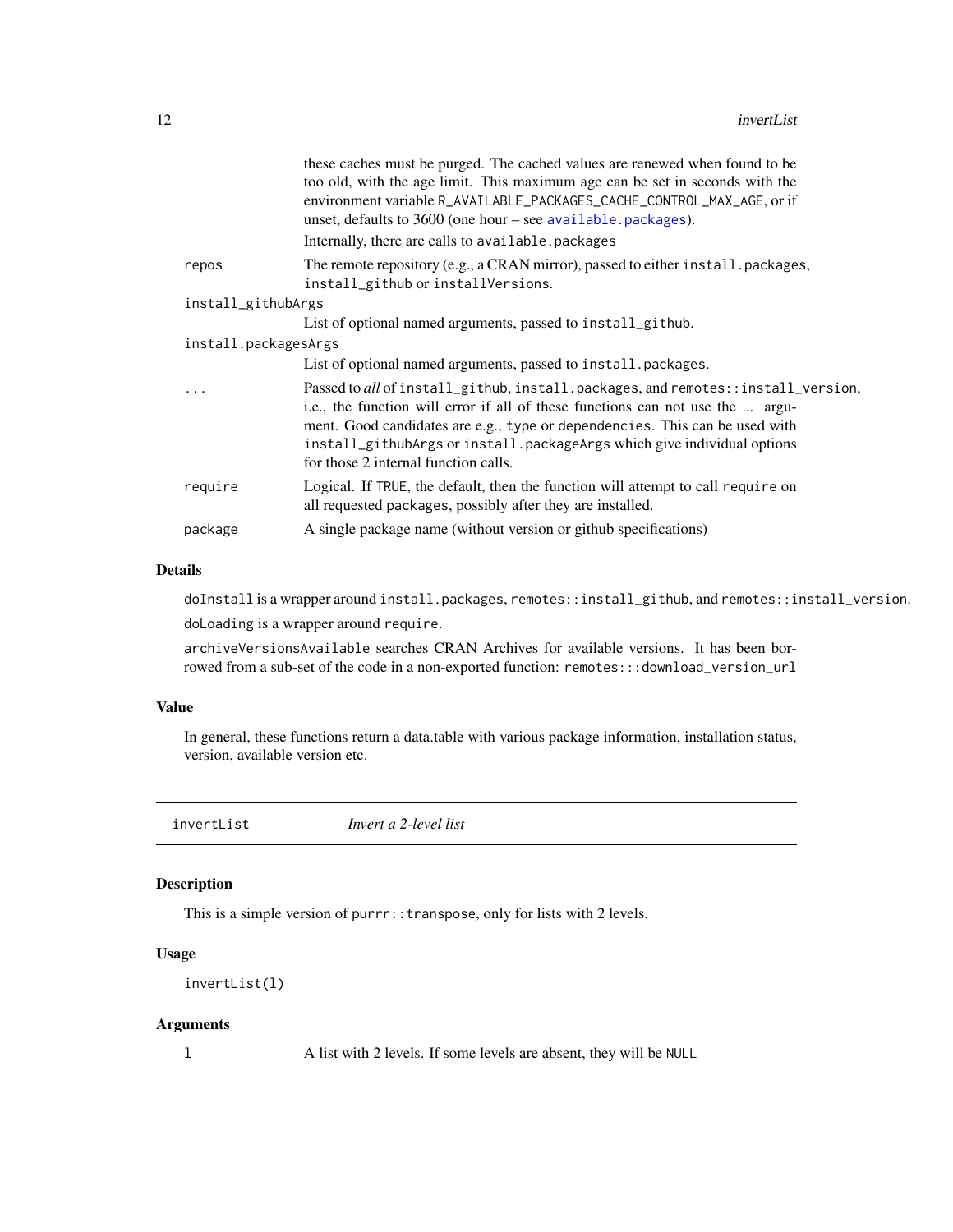## <span id="page-12-0"></span>messageDF 13

#### Value

A list with 2 levels deep, inverted from l

#### Examples

```
# create a 2-deep, 2 levels in first, 3 levels in second
a \leftarrow list(a = list(d = 1, e = 2:3, f = 4:6), b = list(d = 5, e = 55))
invertList(a) # creates 2-deep, now 3 levels outer --> 2 levels inner
```
messageDF *Use message to print a clean square data structure*

#### Description

Sends to message, but in a structured way so that a data.frame-like can be cleanly sent to messaging.

#### Usage

messageDF(df, round)

#### Arguments

| df    | A data.frame, data.table, matrix     |
|-------|--------------------------------------|
| round | An optional numeric to pass to round |

modifyList2 modifyList *for multiple lists*

#### Description

This calls [modifyList](#page-0-0) iteratively using [Reduce](#page-0-0), so it can handle >2 lists. The subsequent list elements that share a name will override previous list elements with that same name. It also will handle the case where any list is a NULL

#### Usage

modifyList2(...)

#### Arguments

... One or more named lists.

## Details

Simply a convenience around Reduce(modifyList,list(...)), with some checks.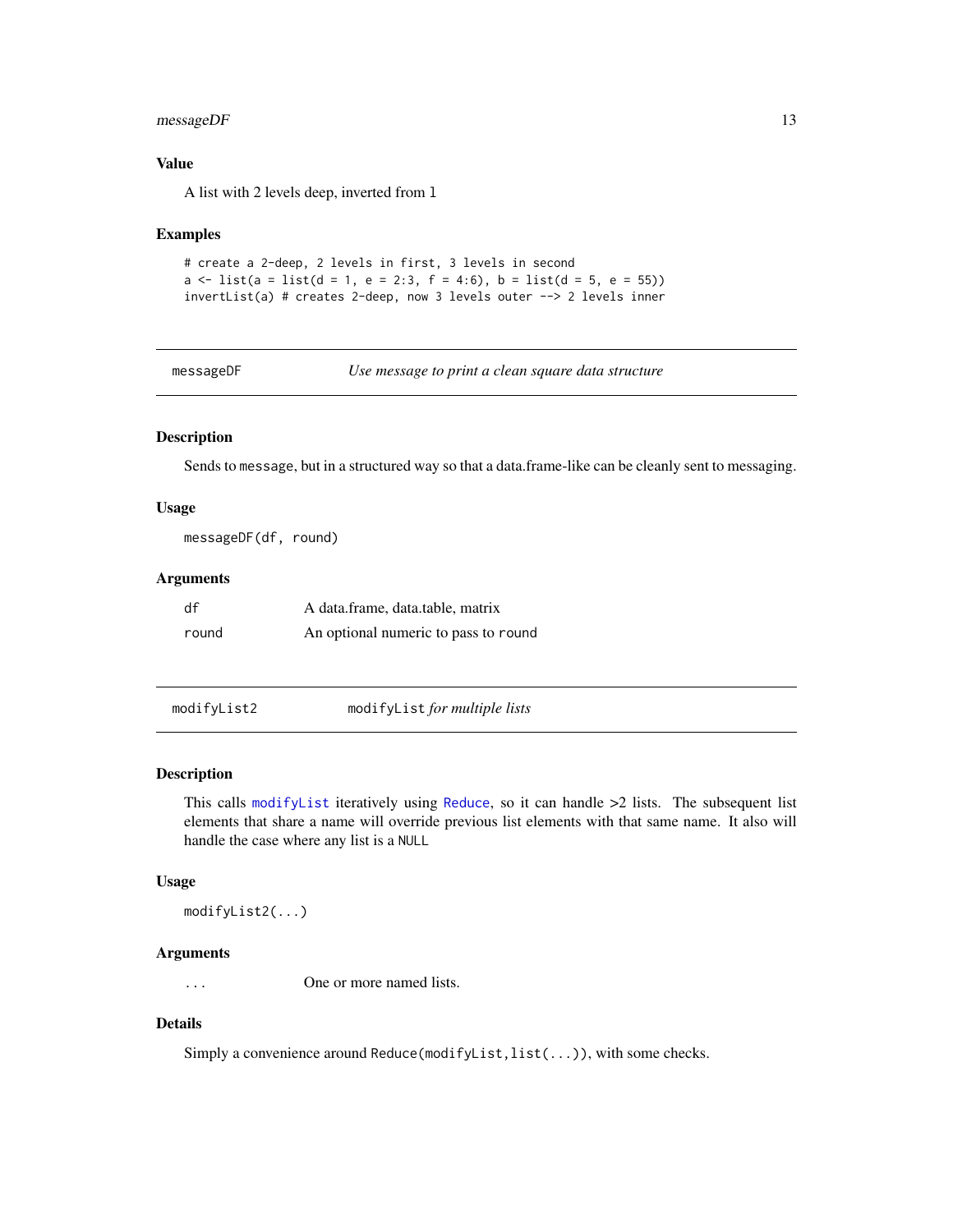## Examples

```
modifyList2(list(a = 1), list(a = 2, b = 2))
modifyList2(list(a = 1), NULL, list(a = 2, b = 2))
modifyList2(list(a = 1), NULL, list(a = 2, b = 2), list(a = 3, c = list(1:10)))
```
<span id="page-13-1"></span>normPath *Normalize filepath*

#### Description

Checks the specified filepath for formatting consistencies: 1) use slash instead of backslash; 2) do tilde etc. expansion; 3) remove trailing slash.

#### Usage

```
normPath(path)
```
## S4 method for signature 'character' normPath(path)

## S4 method for signature 'list' normPath(path)

## S4 method for signature '`NULL`' normPath(path)

## S4 method for signature 'missing' normPath()

## Arguments

path A character vector of filepaths.

## Value

Character vector of cleaned up filepaths.

```
## normalize file paths
paths <- list("./aaa/zzz",
              "./aaa/zzz/",
              ".//aaa//zzz",
              ".//aaa//zzz/",
              ".\\\\aaa\\\\zzz",
              ".\\\\aaa\\\\zzz\\\\",
              file.path(".", "aaa", "zzz"))
```
<span id="page-13-0"></span>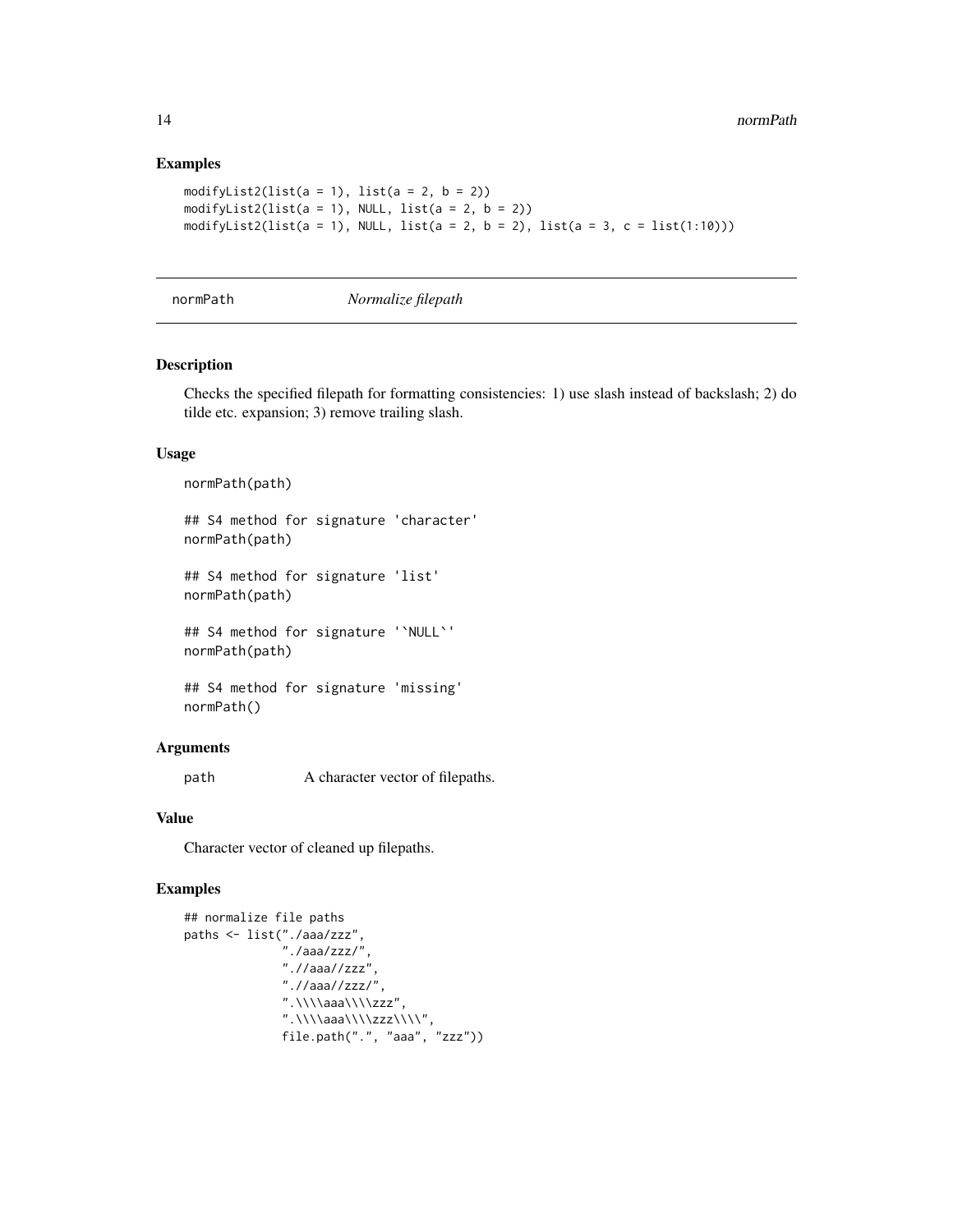## <span id="page-14-0"></span>parseGitHub 15

```
checked <- normPath(paths)
length(unique(checked)) ## 1; all of the above are equivalent
## check to see if a path exists
tmpdir <- file.path(tempdir(), "example_checkPath")
dir.exists(tmpdir) ## FALSE
tryCatch(checkPath(tmpdir, create = FALSE), error = function(e) FALSE) ## FALSE
checkPath(tmpdir, create = TRUE)
dir.exists(tmpdir) ## TRUE
unlink(tmpdir, recursive = TRUE)
```
parseGitHub *GitHub specific helpers*

#### Description

install\_githubV is a vectorized remotes::install\_github. This will attempt to identify all dependencies of all supplied packages first, then load the packages in the correct order so that each of their dependencies are met before each is installed.

#### Usage

parseGitHub(pkgDT)

```
install_githubV(gitPkgNames, install_githubArgs = list(), dots = dots)
```
#### Arguments

| pkgDT              | A character string with full package names or a data, table with at least 2 columns<br>"Package" and "packageFullName". |
|--------------------|-------------------------------------------------------------------------------------------------------------------------|
| gitPkgNames        | Character vector of package to install from GitHub                                                                      |
| install_githubArgs |                                                                                                                         |
|                    | Any arguments passed to install_github                                                                                  |
| dots               | A list of $, e.g.,$ list $()$ . Only for internal use.                                                                  |

#### Details

parseGitHub turns the single character string representation into 3 or 4: Account, Repo, Branch, SubFolder.

#### Value

parseGitHub returns a data.table with added columns.

install\_githubV returns a named character vector indicating packages successfully installed, unless the word "Failed" is returned, indicating installation failure. The names will be the full GitHub package name, as provided to gitPkgNames in the function call.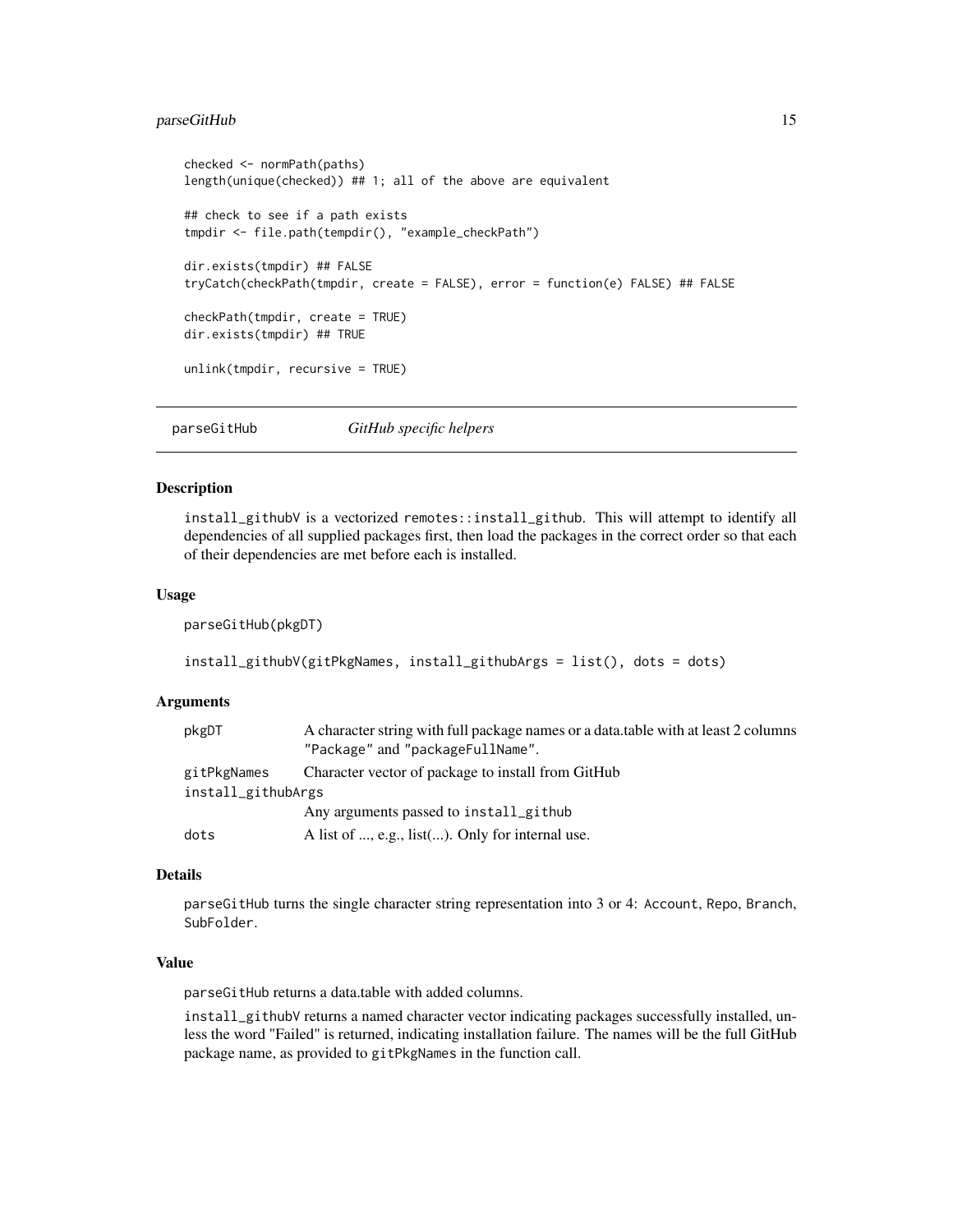#### Examples

```
## Not run:
 install_githubV(c("PredictiveEcology/Require", "PredictiveEcology/quickPlot"))
## End(Not run)
```
pkgDep *Determine package dependencies*

#### Description

This will first look in local filesystem (in .libPaths()) and will use a local package to find its dependencies. If the package does not exist locally, including whether it is the correct version, then it will look in (currently) CRAN and its archives (if the current CRAN version is not the desired version to check). It will also look on GitHub if the package description is of the form of a GitHub package with format account/repo@branch or account/repo@commit. For this, it will attempt to get package dependencies from the GitHub 'DESCRIPTION' file. This is intended to replace tools::package\_dependencies or pkgDep in the **miniCRAN** package, but with modifications to allow multiple sources to be searched in the same function call.

pkgDep2 is a convenience wrapper of pkgDep that "goes one level in", i.e., the first order dependencies, and runs the pkgDep on those.

This is a wrapper around tools::dependsOnPkgs, but with the added option of sorted, which will sort them such that the packages at the top will have the least number of dependencies that are in pkgs. This is essentially a topological sort, but it is done heuristically. This can be used to e.g., detach or unloadNamespace packages in order so that they each of their dependencies are detached or unloaded first.

pkgDepAlt is a newer, still experimental approach to pkgDep, which has different internal algorithms. With current testing, it appears to be slightly more accurate for (some unknown, as of yet) edge cases. One known case is when the a package is installed locally package, but is not the version that is requested with pkgDep, the function will default to the local, installed, and incorrect package dependencies. pkgDepAlt gets this case correct. This function may eventually replace pkgDep.

#### Usage

```
pkgDep(
  packages,
  libPath = .libPaths(),
  which = c("Depends", "Imports", "LinkingTo"),
  recursive = FALSE,
  depends,
  imports,
  suggests,
  linkingTo,
  repos = getOption("repos"),
```
<span id="page-15-0"></span>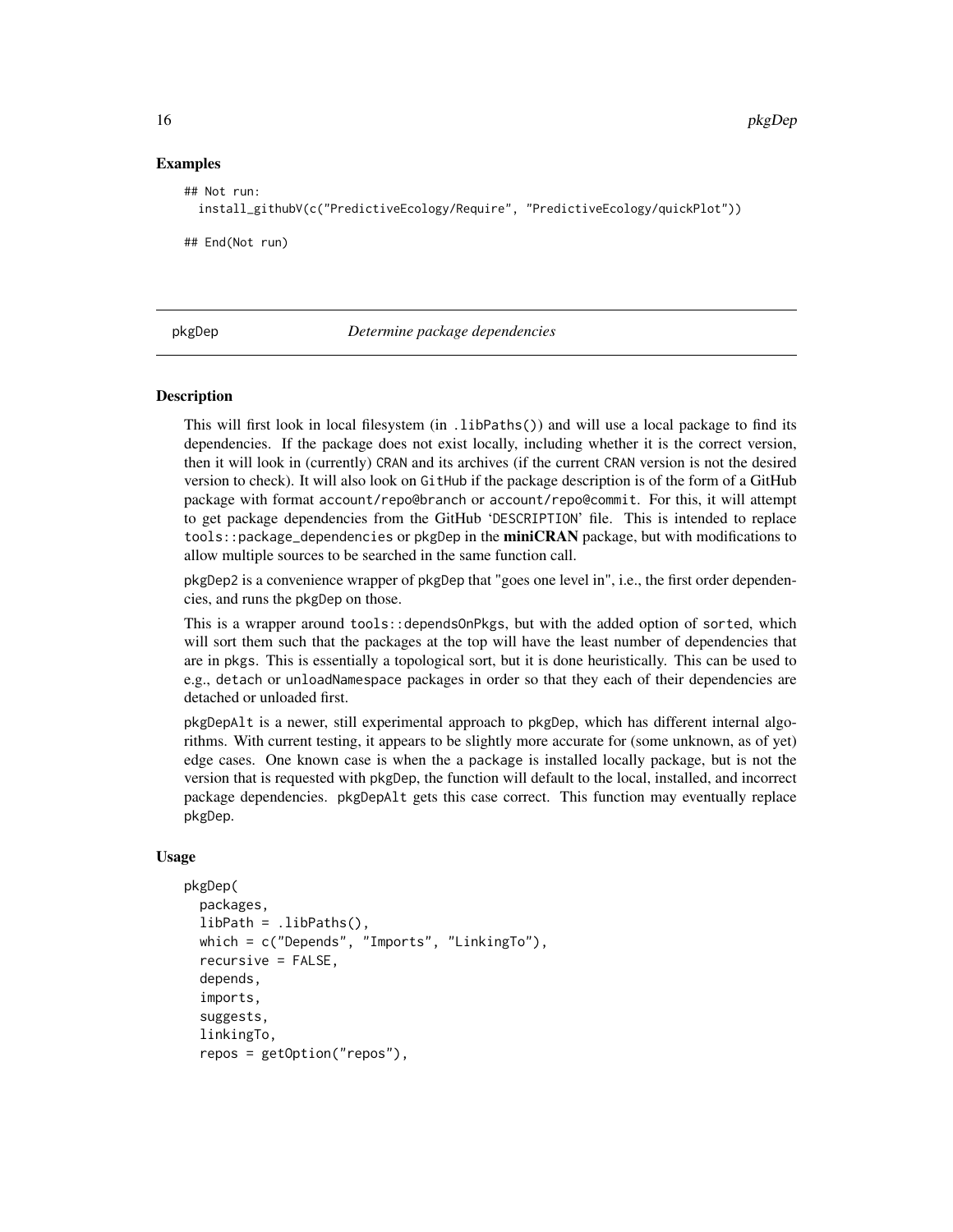## pkgDep 17

```
keepVersionNumber = TRUE,
  includeBase = FALSE,
  sort = TRUE,
 purge = getOption("Require.purge", FALSE)
\mathcal{L}pkgDep2(
  packages,
  recursive = TRUE,
 which = c("Depends", "Imports", "LinkingTo"),
  depends,
  imports,
  suggests,
  linkingTo,
  repos = getOption("repos"),
  sorted = TRUE,purge = getOption("Require.purge", FALSE)
\mathcal{L}pkgDepTopoSort(
  pkgs,
  deps,
  reverse = FALSE,
  topoSort = TRUE,useAllInSearch = FALSE,
  returnFull = TRUE,recursive = TRUE,
 purge = getOption("Require.purge", FALSE)
)
pkgDepAlt(
  packages,
  libPath = .libPaths(),
  which = c("Depends", "Imports", "LinkingTo", "Remotes"),
  recursive = FALSE,
  depends,
  imports,
  suggests,
  linkingTo,
  enhances,
  remotes,
  repos = getOption("repos"),
  keepVersionNumber = TRUE,
  includeBase = FALSE,
  sort = TRUE,purge = getOption("Require.purge", FALSE)
)
```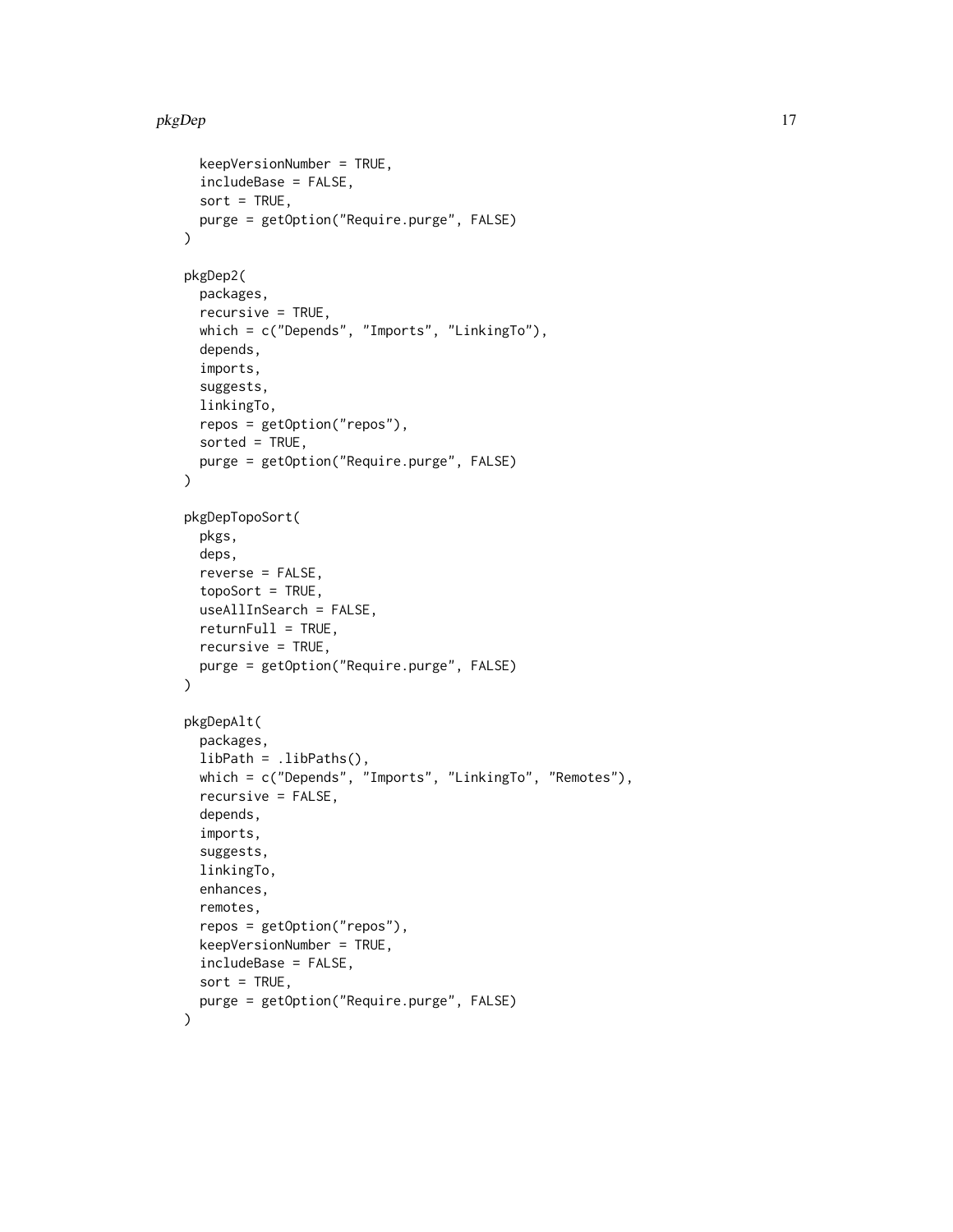## <span id="page-17-0"></span>Arguments

| packages          | Character vector of packages to install via install.packages, then load (i.e.,<br>with library). If it is one package, it can be unquoted (as in require). In the<br>case of a GitHub package, it will be assumed that the name of the repository is<br>the name of the package. If this is not the case, then pass a named character<br>vector here, where the names are the package names that could be different than<br>the GitHub repository name.                                                                                                                                                                |
|-------------------|------------------------------------------------------------------------------------------------------------------------------------------------------------------------------------------------------------------------------------------------------------------------------------------------------------------------------------------------------------------------------------------------------------------------------------------------------------------------------------------------------------------------------------------------------------------------------------------------------------------------|
| libPath           | A path to search for installed packages. Defaults to . libPaths()                                                                                                                                                                                                                                                                                                                                                                                                                                                                                                                                                      |
| which             | a character vector listing the types of dependencies, a subset of c("Depends", "Imports", "LinkingTo",<br>Character string "all" is shorthand for that vector, character string "most" for<br>the same vector without "Enhances".                                                                                                                                                                                                                                                                                                                                                                                      |
| recursive         | Logical. Should dependencies of dependencies be searched, recursively. NOTE:<br>Dependencies of suggests will not be recursive. Default TRUE.                                                                                                                                                                                                                                                                                                                                                                                                                                                                          |
| depends           | Logical. Include packages listed in "Depends". Default TRUE.                                                                                                                                                                                                                                                                                                                                                                                                                                                                                                                                                           |
| imports           | Logical. Include packages listed in "Imports". Default TRUE.                                                                                                                                                                                                                                                                                                                                                                                                                                                                                                                                                           |
| suggests          | Logical. Include packages listed in "Suggests". Default FALSE.                                                                                                                                                                                                                                                                                                                                                                                                                                                                                                                                                         |
| linkingTo         | Logical. Include packages listed in "LinkingTo". Default TRUE.                                                                                                                                                                                                                                                                                                                                                                                                                                                                                                                                                         |
| repos             | The remote repository (e.g., a CRAN mirror), passed to either install.packages,<br>install_github or installVersions.                                                                                                                                                                                                                                                                                                                                                                                                                                                                                                  |
| keepVersionNumber |                                                                                                                                                                                                                                                                                                                                                                                                                                                                                                                                                                                                                        |
|                   | Logical. If TRUE, then the package dependencies returned will include version<br>number. Default is FALSE                                                                                                                                                                                                                                                                                                                                                                                                                                                                                                              |
| includeBase       | Logical. Should R base packages be included, specifically, those in $tail(.libPath(),1)$                                                                                                                                                                                                                                                                                                                                                                                                                                                                                                                               |
| sort              | Logical. If TRUE, the default, then the packages will be sorted alphabetically. If<br>FALSE, the packages will not have a discernible order as they will be a concate-<br>nation of the possibly recursive package dependencies.                                                                                                                                                                                                                                                                                                                                                                                       |
| purge             | Logical. Should all caches be purged Default is getOption("Require.purge", FALSE).<br>There is a lot of internal caching of results throughout the Require package.<br>These help with speed and reduce calls to internet sources. However, sometimes<br>these caches must be purged. The cached values are renewed when found to be<br>too old, with the age limit. This maximum age can be set in seconds with the<br>environment variable R_AVAILABLE_PACKAGES_CACHE_CONTROL_MAX_AGE, or if<br>unset, defaults to $3600$ (one hour – see available. packages).<br>Internally, there are calls to available.packages |
| sorted            | Logical. If TRUE, the default, the packages will be sorted in the returned list from                                                                                                                                                                                                                                                                                                                                                                                                                                                                                                                                   |
|                   | most number of dependencies to least.                                                                                                                                                                                                                                                                                                                                                                                                                                                                                                                                                                                  |
| pkgs              | A vector of package names to evaluate their reverse depends (i.e., the packages<br>that use each of these packages)                                                                                                                                                                                                                                                                                                                                                                                                                                                                                                    |
| deps              | An optional named list of (reverse) dependencies. If not supplied, then tools: : depends0nPkgs(, rec<br>= TRUE) will be used                                                                                                                                                                                                                                                                                                                                                                                                                                                                                           |
| reverse           | Logical. If TRUE, then this will use tools:: pkgDependsOn to determine which<br>packages depend on the pkgs                                                                                                                                                                                                                                                                                                                                                                                                                                                                                                            |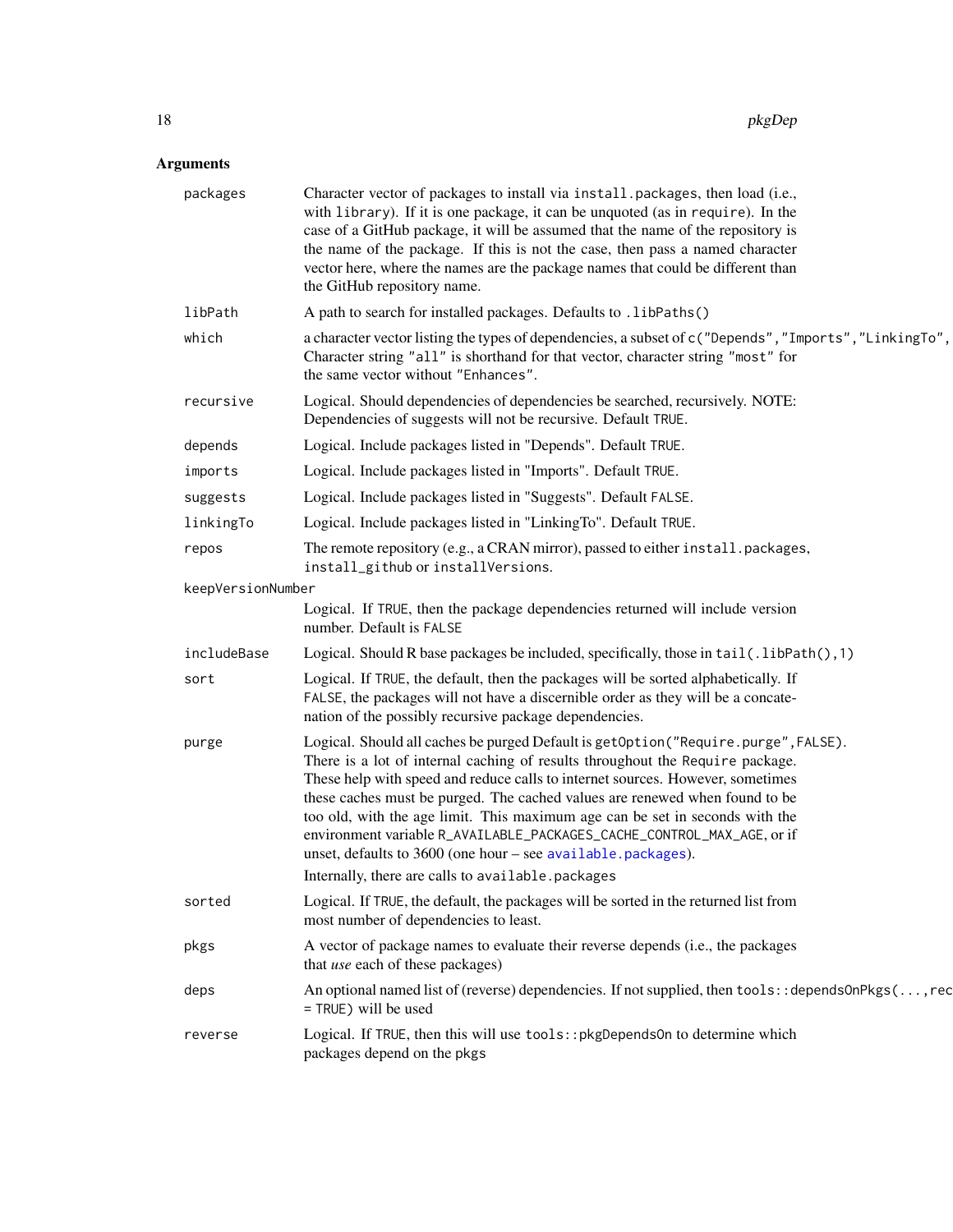#### pkgDep 19

| topoSort   | Logical. If TRUE, the default, then the returned list of packages will be in order<br>with the least number of dependencies listed in pkgs at the top of the list.                                                                                                         |
|------------|----------------------------------------------------------------------------------------------------------------------------------------------------------------------------------------------------------------------------------------------------------------------------|
|            | useAllInSearch Logical. If TRUE, then all non-core R packages in search() will be appended to<br>pkgs to allow those to also be identified                                                                                                                                 |
| returnFull | Logical. Primarily useful when reverse = TRUE. If TRUE, then then all installed<br>packages will be searched. If FALSE, the default, only packages that are currently<br>in the search() path and passed in pkgs will be included in the possible reverse<br>dependencies. |
| enhances   | Logical. Include packages listed in "Enhances". Default FALSE.                                                                                                                                                                                                             |
| remotes    | Logical. Include packages listed in "Remotes". This is only relevant for GitHub<br>packages. Default TRUE.                                                                                                                                                                 |

## Value

A possibly ordered, named (with packages as names) list where list elements are either full reverse depends.

## Note

tools::package\_dependencies and pkgDep will differ under the following circumstances:

- 1. GitHub packages are not detected using tools::package\_dependencies;
- 2. tools::package\_dependencies does not detect the dependencies of base packages among themselves, *e.g.*, methods depends on stats and graphics.

```
## Not run:
 pkgDep("Require")
 pkgDep("Require", keepVersionNumber = FALSE) # just names
 pkgDep("PredictiveEcology/reproducible") # GitHub
 pkgDep("PredictiveEcology/reproducible", recursive = TRUE) # GitHub
 pkgDep(c("PredictiveEcology/reproducible", "Require")) # GitHub package and local packages
 pkgDep(c("PredictiveEcology/reproducible", "Require", "plyr")) # GitHub, local, and CRAN packages
## End(Not run)
## Not run:
 pkgDep2("Require")
 # much bigger one
 pkgDep2("reproducible")
## End(Not run)
## Not run:
pkgDepTopoSort(c("Require", "data.table"), reverse = TRUE)
## End(Not run)
```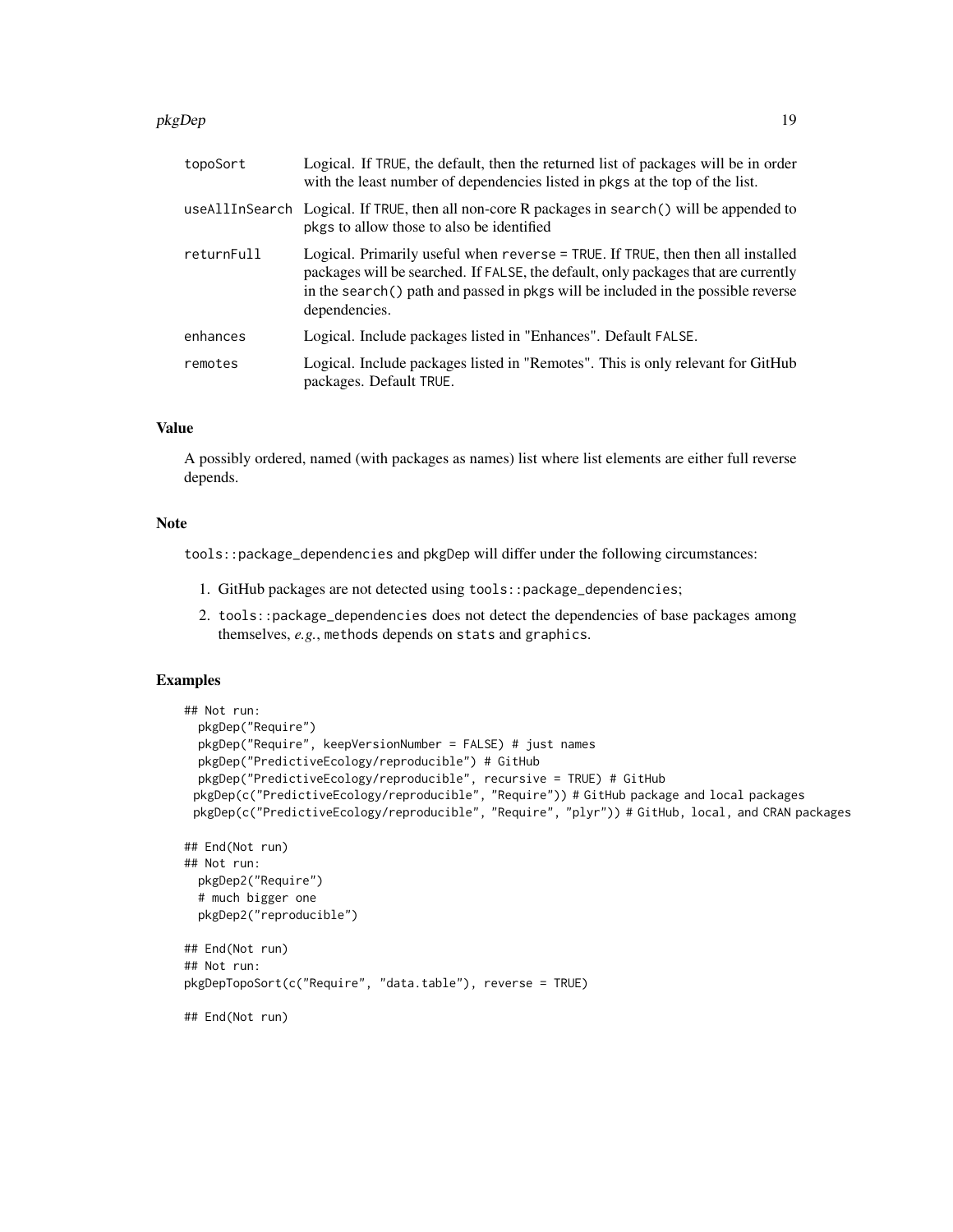<span id="page-19-0"></span>pkgDepIfDepRemoved *Package dependencies when one or more packages removed*

#### Description

This is primarily for package developers. It allows the testing of what the recursive dependencies would be if a package was removed from the immediate dependencies.

#### Usage

```
pkgDepIfDepRemoved(pkg = character(), depsRemoved = character())
```
#### Arguments

| pkg         | A package name to be testing the dependencies                                            |
|-------------|------------------------------------------------------------------------------------------|
| depsRemoved | A vector of package names who are to be "removed" from the pkg immediate<br>dependencies |

## Value

A character vector of the packages that would removed from recursive dependencies of pkg if depsRemoved were removed from first level dependencies

#### Examples

## Not run: pkgDepIfDepRemoved("Require", "remotes")

## End(Not run)

<span id="page-19-1"></span>pkgSnapshot *Take a snapshot of all the packages and version numbers*

#### Description

This can be used later by installVersions to install or re-install the correct versions.

#### Usage

```
pkgSnapshot(
  packageVersionFile = "packageVersions.txt",
  libPaths,
  standAlone = FALSE,
 purge = getOption("Require.purge", FALSE),
  exact = TRUE)
```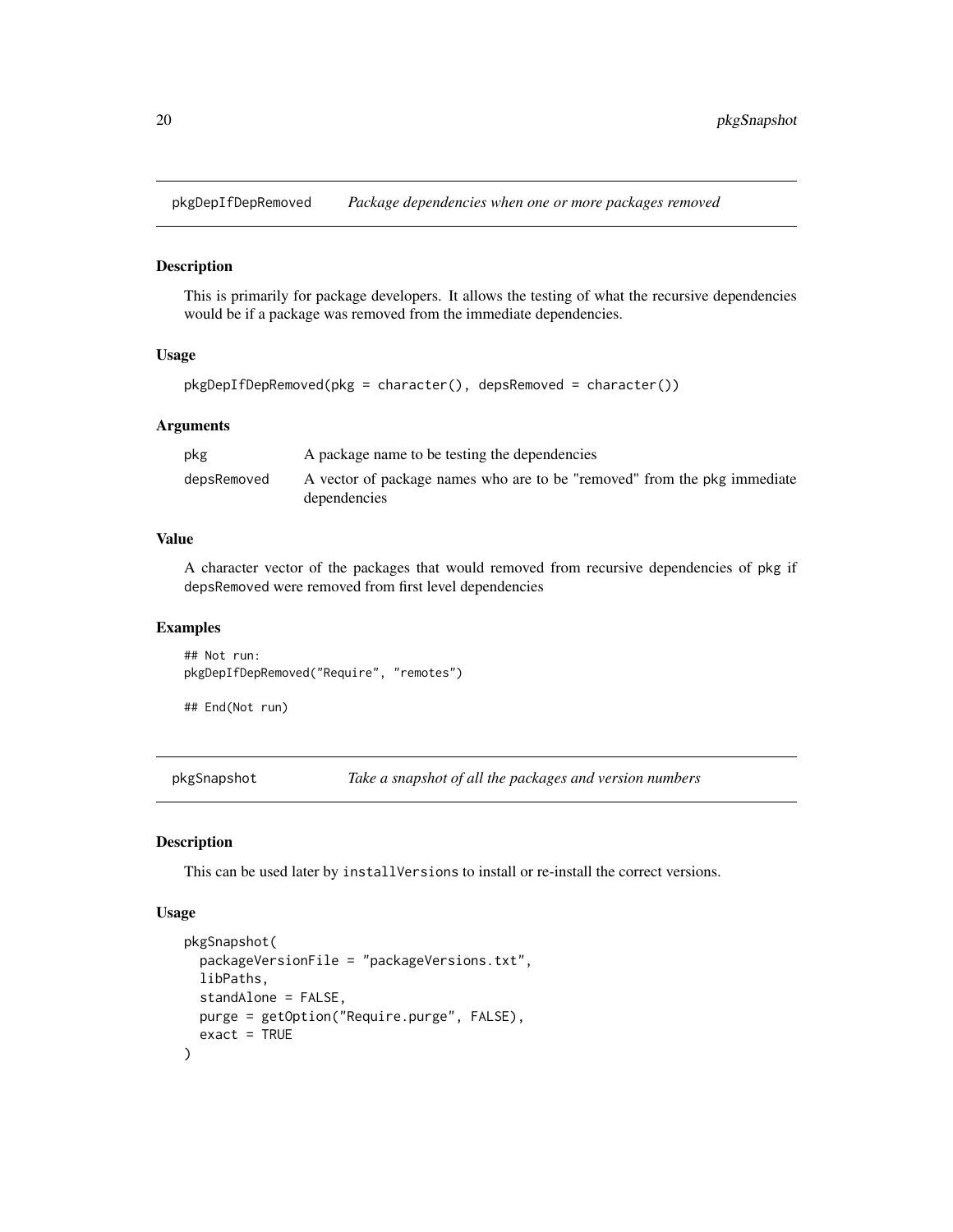#### <span id="page-20-0"></span>pkgSnapshot 21

#### Arguments

packageVersionFile

A filename to save the packages and their currently installed version numbers. Defaults to ".packageVersions.txt". If this is specified to be NULL, the function will return the exact Require call needed to install all the packages at their current versions. This can be useful to add to a script to allow for reproducibility of a script.

- libPaths The path to the local library where packages are installed. Defaults to the .libPaths()[1].
- standAlone Logical. If TRUE, all packages will be installed to and loaded from the libPaths only. If FALSE, then libPath will be prepended to .libPaths() during the Require call, resulting in shared packages, i.e., it will include the user's default package folder(s). This can be create dramatically faster installs if the user has a substantial number of the packages already in their personal library. Default FALSE to minimize package installing.
- purge Logical. Should all caches be purged Default is getOption("Require.purge",FALSE). There is a lot of internal caching of results throughout the Require package. These help with speed and reduce calls to internet sources. However, sometimes these caches must be purged. The cached values are renewed when found to be too old, with the age limit. This maximum age can be set in seconds with the environment variable R\_AVAILABLE\_PACKAGES\_CACHE\_CONTROL\_MAX\_AGE, or if unset, defaults to 3600 (one hour – see [available.packages](#page-0-0)). Internally, there are calls to available.packages
- exact Logical. If TRUE, the default, then for GitHub packages, it will install the exact SHA, rather than the head of the account/repo@branch. For CRAN packages, it will install the exact version. If FALSE, then GitHub packages will identify their branch if that had been specified upon installation, not a SHA. If the package had been installed with reference to a SHA, then it will return the SHA as it does not know what branch it came from. Similarly, CRAN packages will report their version and specify with a >=, allowing a subsequent user to install with a minimum version number, as opposed to an exact version number.

#### Details

A file is written with the package names and versions of all packages within libPaths. This can later be passed to Require.

```
pkgSnapFile <- tempfile()
pkgSnapshot(pkgSnapFile, .libPaths()[1])
data.table::fread(pkgSnapFile)
## Not run:
# An example to move this file to a new computer
library(Require)
setLibPaths(.libPaths()[1]) # this will only do a snapshot of the main user library
```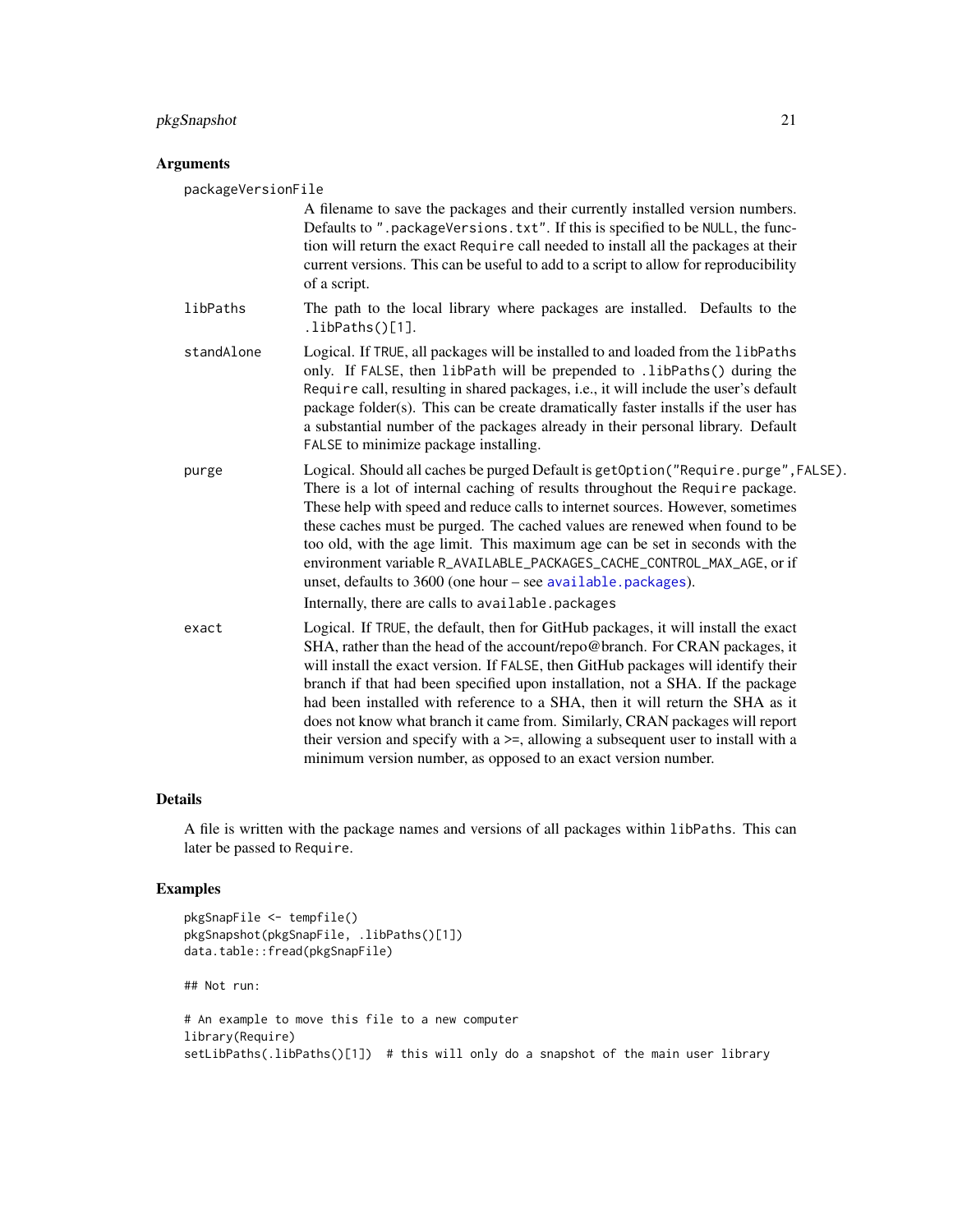```
fileName <- "packageSnapshot.txt"
pkgSnapshot(fileName)
# Get file on another computer -- via email, slack, cloud, etc.
# library(googledrive)
# (out <- googledrive::drive_upload(fileName)) # copy the file id to clipboard
# On new machine
fileName <- "packageSnapshot.txt"
library(Require)
# get the file from email, slack, cloud etc.
# library(googledrive)
# drive_download(as_id(PASTE-THE-FILE-ID-HERE), path = fileName)
setLibPaths("~/RPackages") # start with an empty folder for new
                           # library to minimize package version conflicts
Require(packageVersionFile = fileName)
# Passing NULL --> results in output to console with exact Require call to
# achieve the packages installations
pkgSnapshot(NULL, libPaths = .libPaths()[1], exact = FALSE)
# Or shunt it to a file
sink("packages2.R")
pkgSnapshot(NULL, libPaths = .libPaths()[1])
sink()
# Will show "minimum package version"
pkgSnapshot(NULL, libPaths = .libPaths()[1], exact = FALSE)
## End(Not run)
```
RequireOptions Require *options*

#### Description

These provide top-level, powerful settings for a comprehensive reproducible workflow. To see defaults, run RequireOptions(). See Details below.

#### Usage

RequireOptions()

#### Details

Below are options that can be set with options("Require.xxx" = newValue), where xxx is one of the values below, and newValue is a new value to give the option. Sometimes these options can be placed in the user's .Rprofile file so they persist between sessions.

The following options are likely of interest to most users:

<span id="page-21-0"></span>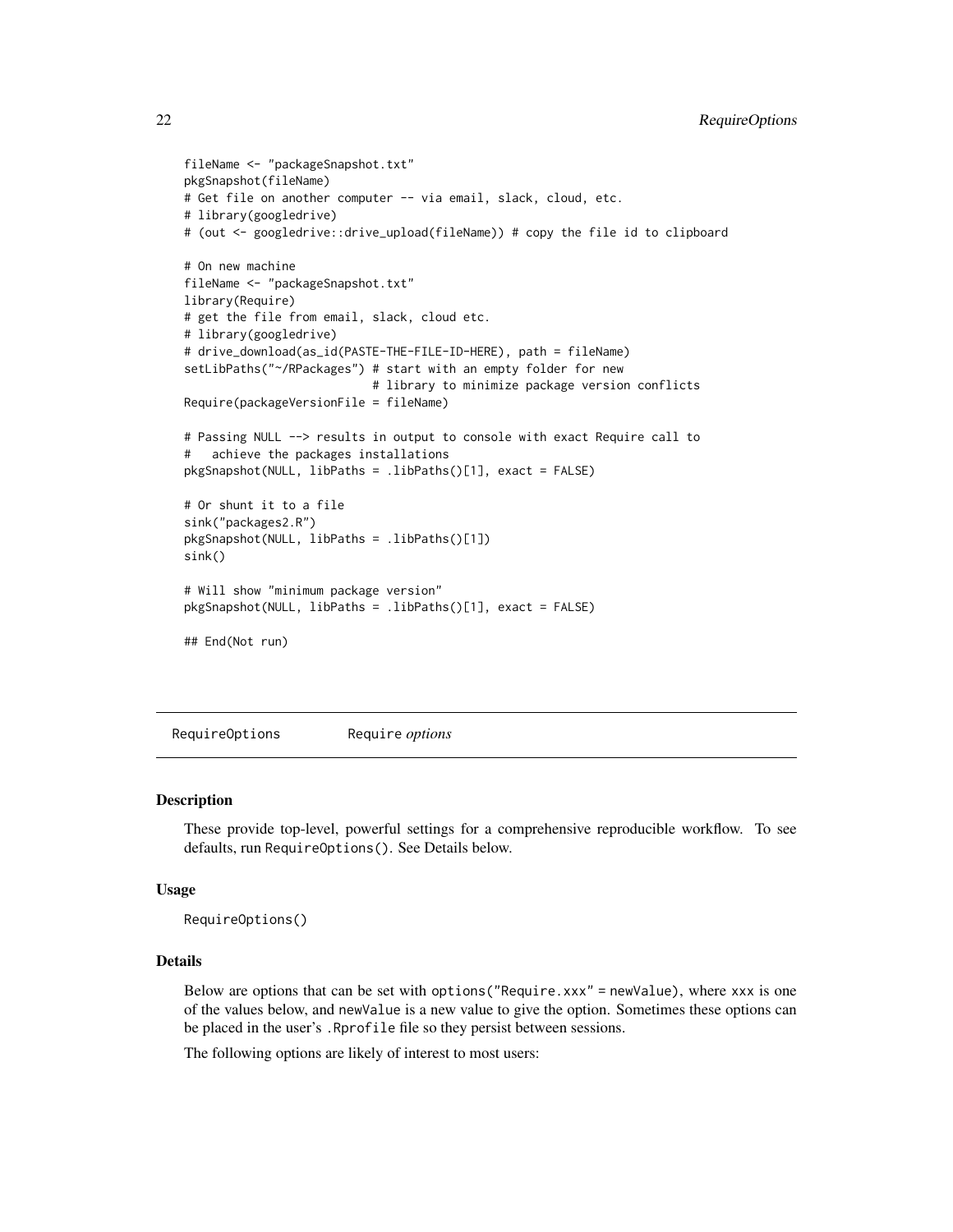- <span id="page-22-0"></span>RPackageCache Default: NULL. If a folder is provided, then binary and source packages will be cached here. Subsequent downloads of same package will use local copy. Default is to have packages not be cached locally so each install of the same version will be from the original source, e.g., CRAN, GitHub.
- buildBinaries Default: TRUE. Only relevant on \*nix systems and if getOption("Require.RPackageCache") is set to a path. If TRUE, then Require will pass INSTALL\_OPTS = "--build", meaning the package binary will be built and then saved in the getOption("Require.RPackageCache"). This means that subsequent installs of this package on this or identical system will be faster.
- persistentPkgEnv Default: FALSE. (ADVANCED USE) Require stashes a lot of information in a hidden environment, located at Require:::.pkgEnv. This gets reset at each restart of R and each reload of Require. To make the stashes more persistent, set this option to TRUE. A file will be placed at file.path("~",".\_Require\_pkgEnv.rdata"), which will be restored at package load
- purge Default: FALSE. If set to (almost) all internal caches used by Require will be deleted and rebuilt. This should not generally be necessary as it will automatically be deleted after (by default) 1 hour (set via R\_AVAILABLE\_PACKAGES\_CACHE\_CONTROL\_MAX\_AGE environment variable in seconds)
- setupVerbose Default: TRUE. Logical. Once setup is called, there are several important changes that are made to the user's experience. For beginners with Require, the messages that are written are important to see. However, these can be turned off setting this to FALSE
- unloadNamespaces Default: TRUE. (ADVANCED USE) Require will attempt to detach and unload packages that conflict with the requested package installing via Require. This can be complicated, resulting in broken states that can only be recovered by restarting R. Default is to attempt to do this. FALSE will not attempt to do this. User must deal with inability to install packages due to package already being loaded.
- verbose Default: 0. During a Require, there is a lot of information collected and used. With verbose set to 1 or 2, more of this information will be reported as an attribute attached to the return object of Require. This may help diagnosing problems.

setLibPaths *Set* .libPaths

#### Description

This will set the .libPaths() by either adding a new path to it if standAlone = FALSE, or will concatenate c(libPath,tail(.libPaths(),1)) if standAlone = TRUE. Currently, the default is to make this new .libPaths() "sticky", meaning it becomes associated with the current directory even through a restart of R. It does this by adding and/updating the '.Rprofile' file in the current directory. If this current directory is a project, then the project will have the new .libPaths() associated with it, even through an R restart.

#### Usage

setLibPaths( libPaths,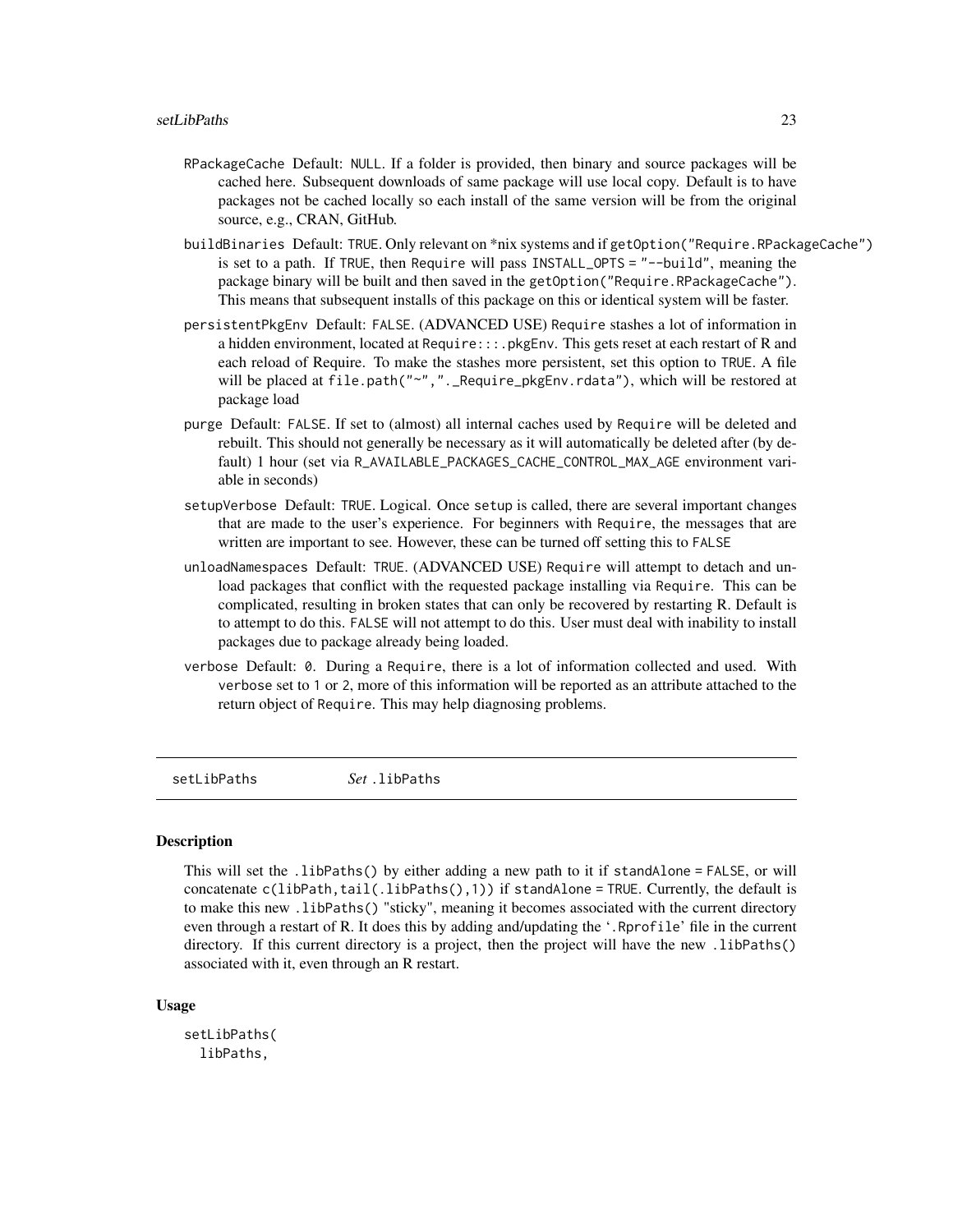```
standAlone = TRUE,
  updateRprofile = getOption("Require.updateRprofile", FALSE),
  exact = FALSE\lambda
```
#### Arguments

| libPaths   | A new path to append to, or replace all existing user components of . libPath()                                                                                                                                                                                                                                                                                                                                                                                                                             |
|------------|-------------------------------------------------------------------------------------------------------------------------------------------------------------------------------------------------------------------------------------------------------------------------------------------------------------------------------------------------------------------------------------------------------------------------------------------------------------------------------------------------------------|
| standAlone | Logical. If TRUE, all packages will be installed to and loaded from the libPaths<br>only. If FALSE, then libPath will be prepended to .libPaths() during the<br>Require call, resulting in shared packages, <i>i.e.</i> , it will include the user's default<br>package folder(s). This can be create dramatically faster installs if the user has<br>a substantial number of the packages already in their personal library. Default<br>FALSE to minimize package installing.                              |
|            | updateRprofile Logical or Character string. If TRUE, then this function will put several lines of<br>code in the current directory's . Rprofile file setting up the package libraries<br>for this and future sessions. If a character string, then this should be the path<br>to an . Reprofile file. To reset back to normal, run set LibPaths () without a<br>libPath. Default: getOption("Require.updateRprofile", FALSE), mean-<br>ing FALSE, but it can be set with an option or within a single call. |
| exact      | Logical. This function will automatically append the R version number to the<br>libPaths to maintain separate R package libraries for each R version on the<br>system. There are some cases where this behaviour is not desirable. Set exact to<br>TRUE to override this automatic appending and use the exact, unaltered libPaths.<br>Default is FALSE                                                                                                                                                     |

#### Details

This details of this code were modified from <https://github.com/milesmcbain>. A different, likely non-approved by CRAN approach that also works is here: [https://stackoverflow.com/](https://stackoverflow.com/a/36873741/3890027) [a/36873741/3890027](https://stackoverflow.com/a/36873741/3890027).

#### Value

The main point of this function is to set .libPaths(), which will be changed as a side effect of this function. As when setting options, this will return the previous state of .libPaths() allowing the user to reset easily.

```
origDir <- setwd(tempdir())
setLibPaths("newProjectLib") # set a new R package library locally
setLibPaths() # reset it to original
setwd(origDir)
## Not run:
# Using standAlone = FALSE means that newly installed packages will be installed
# in the new package library, but loading packages can come from any of the ones
# listed in .libPaths()
setLibPaths("~/newProjectLib", standAlone = FALSE) # will have 2 or more paths
```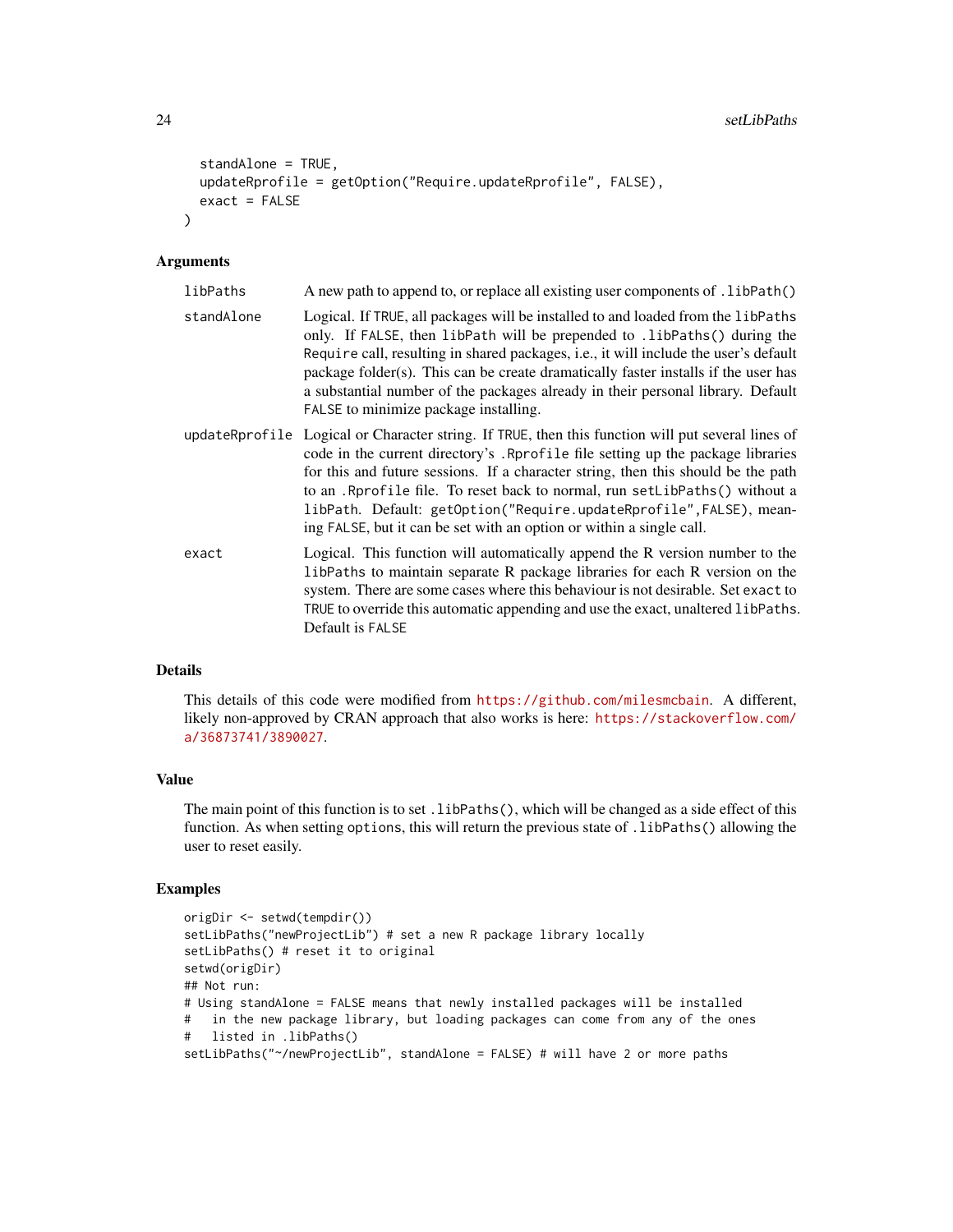#### <span id="page-24-0"></span>setup 25

```
# Can restart R, and changes will stay
# remove the custom .libPaths()
Require::setLibPaths() # reset to previous; remove from .Rprofile because libPath arg is empty
```
## End(Not run)

setup *Setup a project library, cache, options*

## Description

This can be placed as the first line of any/all scripts and it will be create a reproducible, selfcontained project with R packages. Some of these have direct relationships with RequireOptions and arguments in setLibPaths and Require.

#### Usage

```
setup(
 RPackageFolders = getOption("RPackageFolders", "R"),
 RPackageCache = getOption("RPackageCache", "~/.cache/R/RequirePkgCache"),
 buildBinaries = getOption("buildBinaries", TRUE),
 standAlone = getOption("standAlone", TRUE)
)
```
setupOff(removePackages = FALSE)

#### Arguments

| RPackageFolders |                                                                                                                                                                                                                                                                                                                                                                                                                                                                         |
|-----------------|-------------------------------------------------------------------------------------------------------------------------------------------------------------------------------------------------------------------------------------------------------------------------------------------------------------------------------------------------------------------------------------------------------------------------------------------------------------------------|
|                 | One or more folders where R packages are installed to and loaded from. In the<br>case of more than one folder provided, installation will only happen in the first<br>one.                                                                                                                                                                                                                                                                                              |
| RPackageCache   | See ?RequireOptions.                                                                                                                                                                                                                                                                                                                                                                                                                                                    |
| buildBinaries   | See ?RequireOptions.                                                                                                                                                                                                                                                                                                                                                                                                                                                    |
| standAlone      | Logical. If TRUE, all packages will be installed to and loaded from the libPaths<br>only. If FALSE, then libPath will be prepended to . libPaths() during the<br>Require call, resulting in shared packages, i.e., it will include the user's default<br>package folder(s). This can be create dramatically faster installs if the user has<br>a substantial number of the packages already in their personal library. Default<br>FALSE to minimize package installing. |
|                 | removePackages Logical. If TRUE, then all packages that were installed in the custom library<br>will be deleted when setup of f is run. The default is FALSE, and when TRUE is<br>selected, and it is an interactive session, the user will be prompted to confirm<br>deletions.                                                                                                                                                                                        |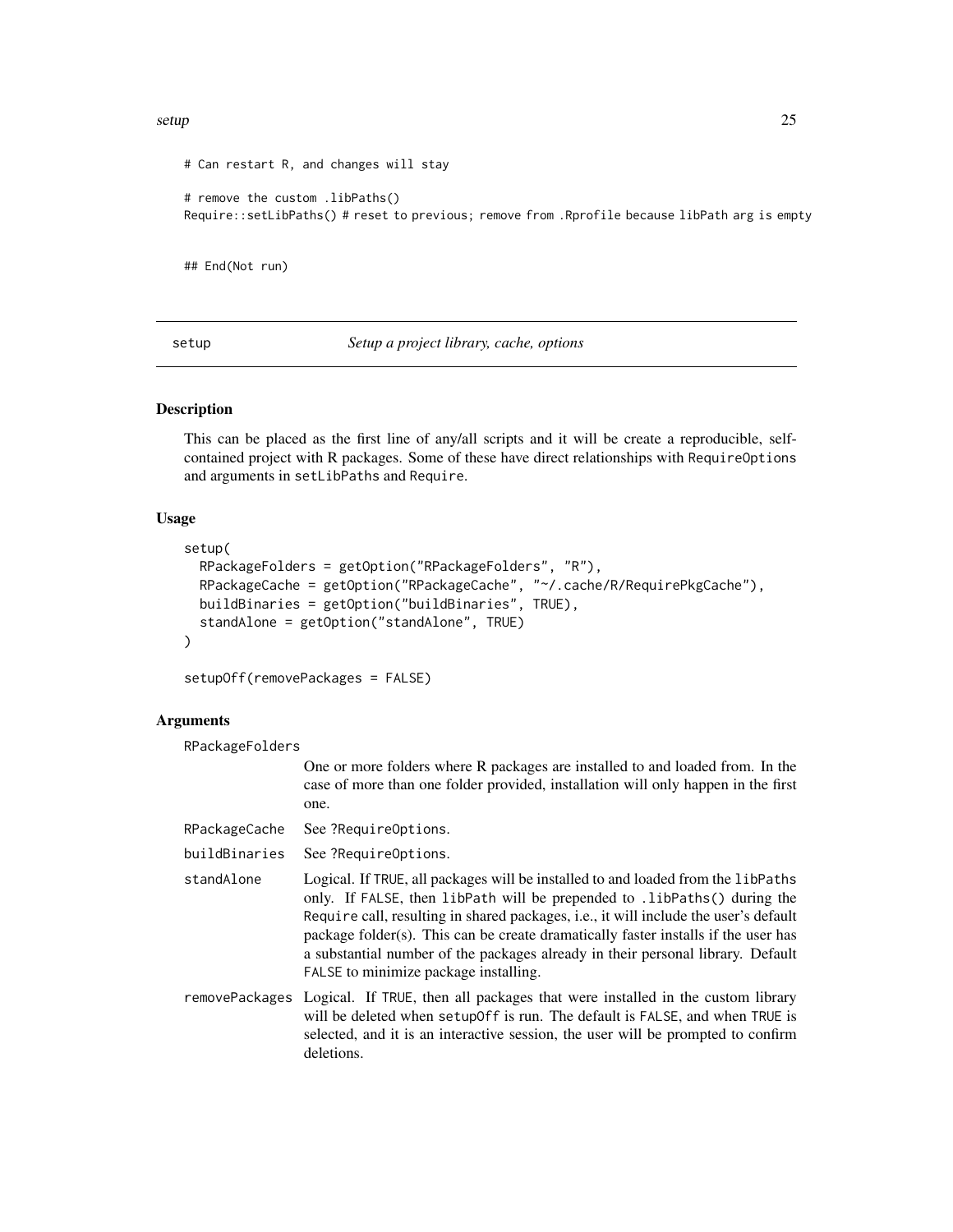## Examples

```
# Place this as the first line of a project
## Not run:
Require::setup()
# To turn it off and return to normal
Require::setupOff()
## End(Not run)
```
<span id="page-25-2"></span>

tempdir2 *Make a temporary (sub-)directory*

## Description

Create a temporary subdirectory in .RequireTempPath(), or a temporary file in that temporary subdirectory.

#### Usage

tempdir2(sub = "", tempdir = getOption("Require.tempPath", .RequireTempPath()))

## Arguments

| sub     | Character string, length 1. Can be a result of file.path("smth","smth2") for<br>nested temporary sub directories. |
|---------|-------------------------------------------------------------------------------------------------------------------|
| tempdir | Optional character string where the temporary dir should be placed. Defaults to<br>$.$ RequireTempPath()          |

## See Also

[tempfile2](#page-25-1)

<span id="page-25-1"></span>tempfile2 *Make a temporary subfile in a temporary (sub-)directory*

## Description

Make a temporary subfile in a temporary (sub-)directory

## Usage

```
tempfile2(
  sub = "".
  tempdir = getOption("Require.tempPath", .RequireTempPath()),
  ...
\mathcal{L}
```
<span id="page-25-0"></span>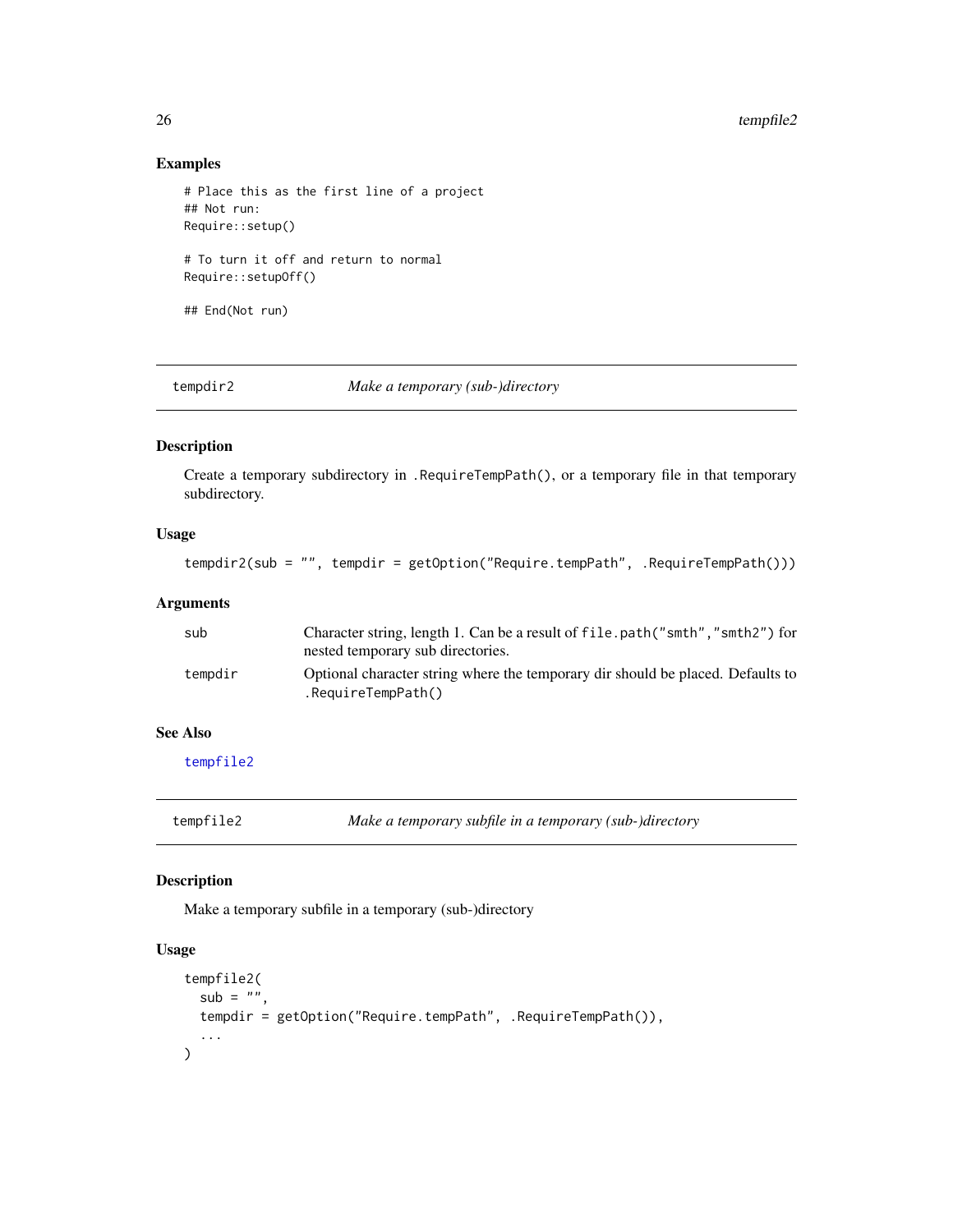## <span id="page-26-0"></span>trimVersionNumber 27

## Arguments

| sub                     | Character string, length 1. Can be a result of file.path("smth","smth2") for<br>nested temporary sub directories. |
|-------------------------|-------------------------------------------------------------------------------------------------------------------|
| tempdir                 | Optional character string where the temporary dir should be placed. Defaults to<br>$.$ RequireTempPath()          |
| $\cdot$ $\cdot$ $\cdot$ | passed to tempfile, e.g., fileext                                                                                 |

#### See Also

[tempdir2](#page-25-2)

<span id="page-26-1"></span>trimVersionNumber *Trim version number off a compound package name*

## Description

The resulting string(s) will have only name (including github.com repository if it exists).

## Usage

trimVersionNumber(pkgs)

## Arguments

pkgs A character string vector of packages with or without GitHub path or versions

## See Also

[extractPkgName](#page-9-1)

## Examples

trimVersionNumber("PredictiveEcology/Require (<=0.0.1)")